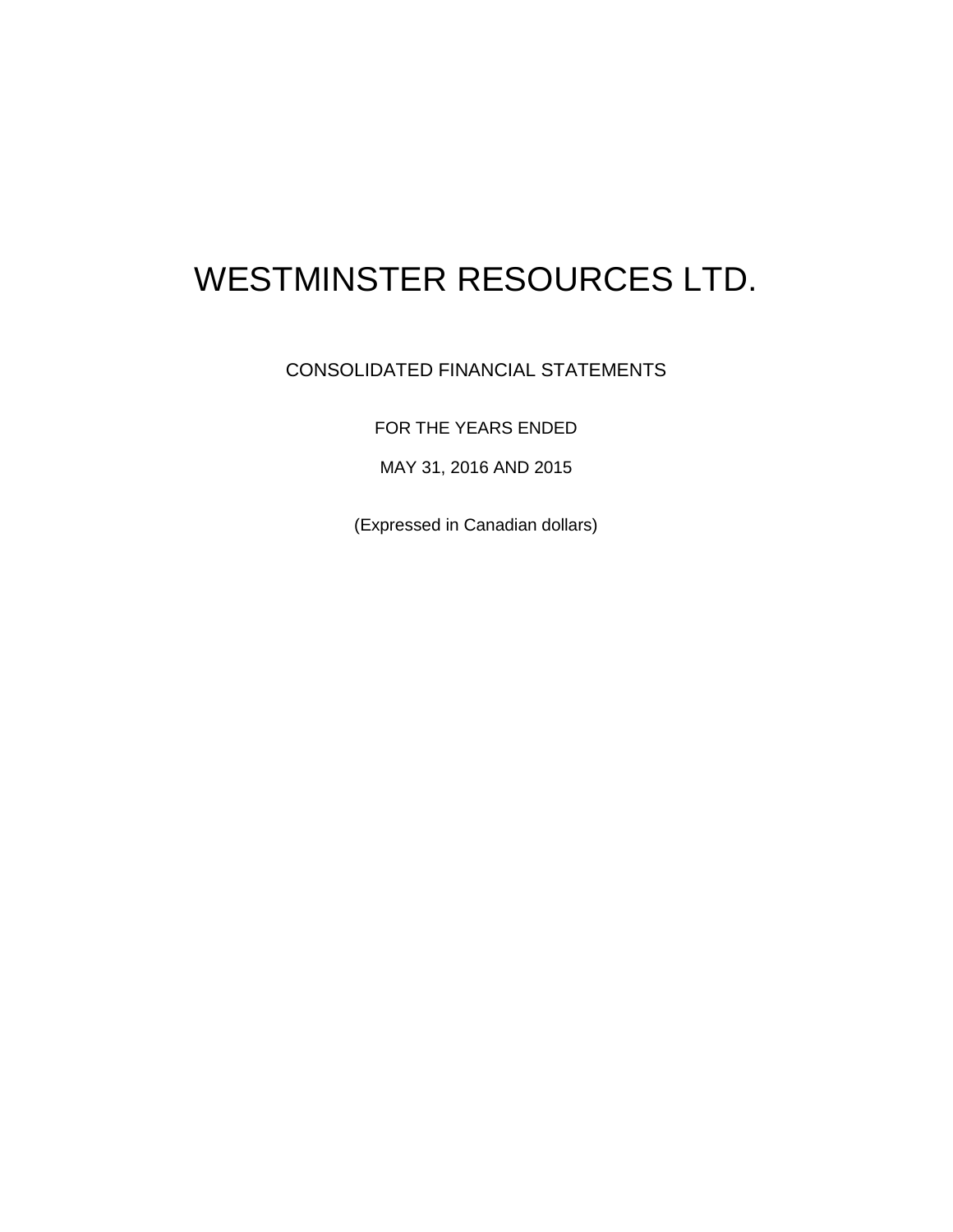

# **INDEPENDENT AUDITORS' REPORT**

## **TO THE SHAREHOLDERS OF WESTMINSTER RESOURCES LTD.**

We have audited the accompanying consolidated financial statements of Westminster Resources Ltd., which comprise the consolidated statements of financial position as at May 31, 2016 and 2015, and the consolidated statements of comprehensive loss, changes in equity and cash flows for the years then ended, and a summary of significant accounting policies and other explanatory information.

#### *Management's Responsibility for the Consolidated Financial Statements*

Management is responsible for the preparation and fair presentation of these consolidated financial statements in accordance with International Financial Reporting Standards and for such internal control as management determines is necessary to enable the preparation of consolidated financial statements that are free from material misstatement, whether due to fraud or error.

#### *Auditors' Responsibility*

Our responsibility is to express an opinion on these consolidated financial statements based on our audits. We conducted our audits in accordance with Canadian generally accepted auditing standards. Those standards require that we comply with ethical requirements and plan and perform the audit to obtain reasonable assurance about whether the consolidated financial statements are free from material misstatement.

An audit involves performing procedures to obtain audit evidence about the amounts and disclosures in the consolidated financial statements. The procedures selected depend on the auditors' judgment, including the assessment of the risks of material misstatement of the consolidated financial statements, whether due to fraud or error. In making those risk assessments, the auditor considers internal control relevant to the entity's preparation and fair presentation of the consolidated financial statements in order to design audit procedures that are appropriate in the circumstances, but not for the purpose of expressing an opinion on the effectiveness of the entity's internal control. An audit also includes evaluating the appropriateness of accounting policies used and the reasonableness of accounting estimates made by management, as well as evaluating the overall presentation of the consolidated financial statements.

We believe that the audit evidence we have obtained in our audits is sufficient and appropriate to provide a basis for our audit opinion.

#### *Opinion*

In our opinion, the consolidated financial statements present fairly, in all material respects, the financial position of Westminster Resources Ltd. as at May 31, 2016 and 2015 and its financial performance and its cash flows for the years then ended in accordance with International Financial Reporting Standards.

#### *Emphasis of Matter*

Without qualifying our opinion, we draw attention to note 1 in the consolidated financial statements, which describes matters and conditions that indicate the existence of material uncertainties that may cast significant doubt about the Company's ability to continue as a going concern.

mythe LLP

Chartered Professional Accountants

Vancouver, British Columbia September 28, 2016

**Vancouver** 7th Floor 355 Burrard St

Vancouver, BC V6C 2G8 **T:** 604 687 1231

**T:** 604 282 3600 **F:** 604 888 9807 **Langley** 305 – 9440 202 St Langley, BC V1M 4A6 **Nanaimo** 201 – 1825 Bowen Rd

Nanaimo, BC V9S 1H1 **T:** 250 755 2111 **F:** 250 751 3384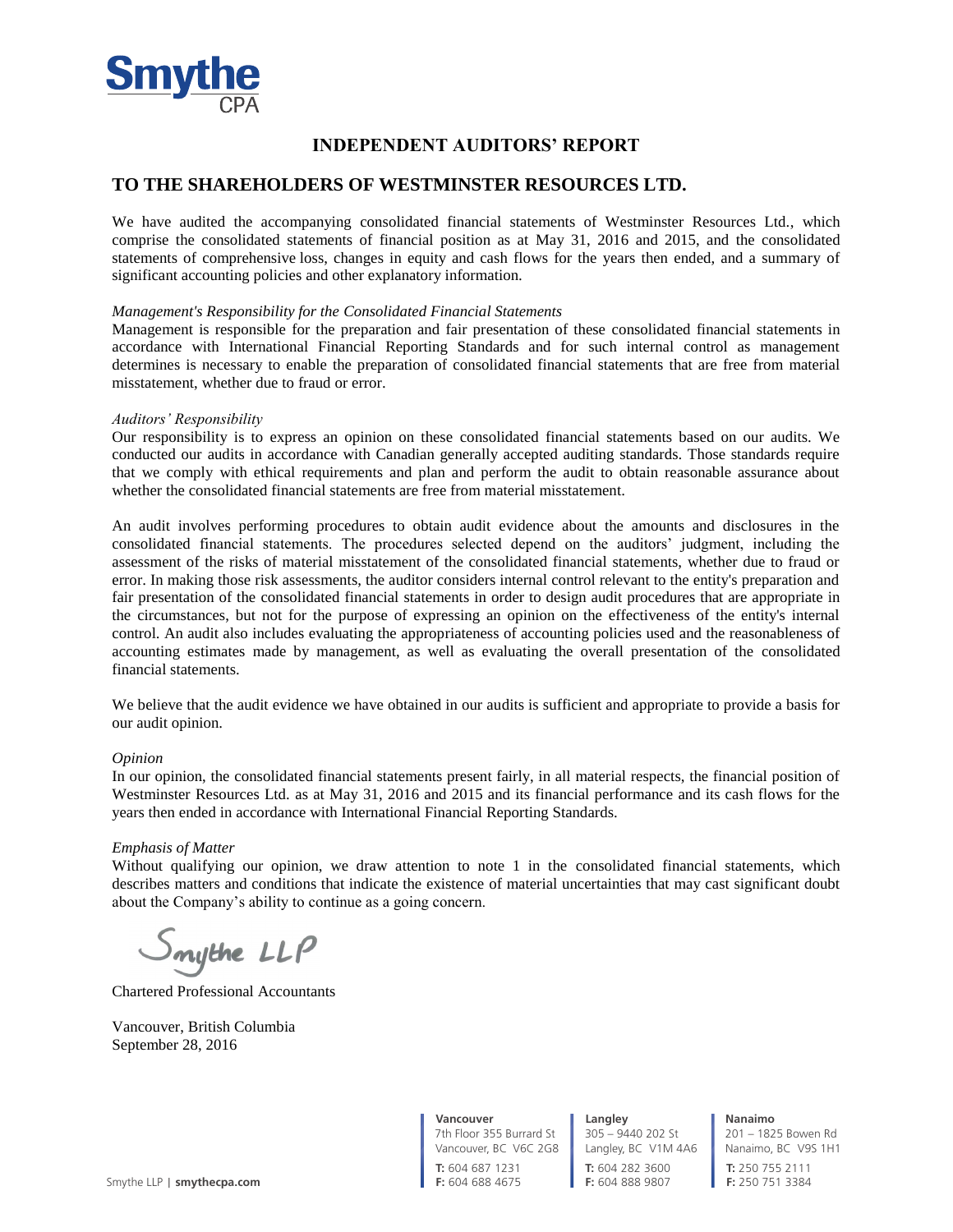# **WESTMINSTER RESOURCES LTD.**

# **Consolidated Statements of Financial Position**

**May 31**

(Expressed in Canadian dollars)

|                                                    | 2016         | 2015           |
|----------------------------------------------------|--------------|----------------|
|                                                    | -\$-         | -\$-           |
| <b>ASSETS</b>                                      |              |                |
| <b>Current assets</b>                              |              |                |
| Cash                                               | 156,427      | 29,598         |
| Amounts receivable                                 | 35,030       | 10,962         |
| Marketable securities (Note 5)                     |              | 42,153         |
| Prepaid expenses                                   | 4,584        | 5,224          |
|                                                    | 196,041      | 87,937         |
| Deposits (Note 6)                                  | 66,561       | 58,359         |
| Equipment and leaseholds (Note 7)                  | 32,288       | 39,890         |
| Amounts receivable (Note 11)                       | 146,936      | 166,669        |
| Exploration and evaluation assets (Note 8)         | 2,276,346    | 2,067,749      |
|                                                    | 2,718,172    | 2,420,604      |
| <b>LIABILITIES</b>                                 |              |                |
| <b>Current liabilities</b>                         |              |                |
| Accounts payable and accrued liabilities (Note 12) | 1,445,709    | 1,067,887      |
| Loans payable (Note 9)                             |              | 84,631         |
|                                                    | 1,445,709    | 1,152,518      |
| SHAREHOLDERS' EQUITY                               |              |                |
| Share capital (Note 10)                            | 16,412,005   | 15,600,705     |
| Reserves (Note 10)                                 | 1,911,454    | 1,789,826      |
| Deficit                                            | (17,050,996) | (16, 122, 445) |
|                                                    | 1,272,463    | 1,268,086      |
|                                                    | 2,718,172    | 2,420,604      |

Approved on behalf of the Board of Directors:

| "Glen Indra" | "Glen MacDonald" |
|--------------|------------------|
| Glen Indra,  | Glen MacDonald.  |
| Director     | Director         |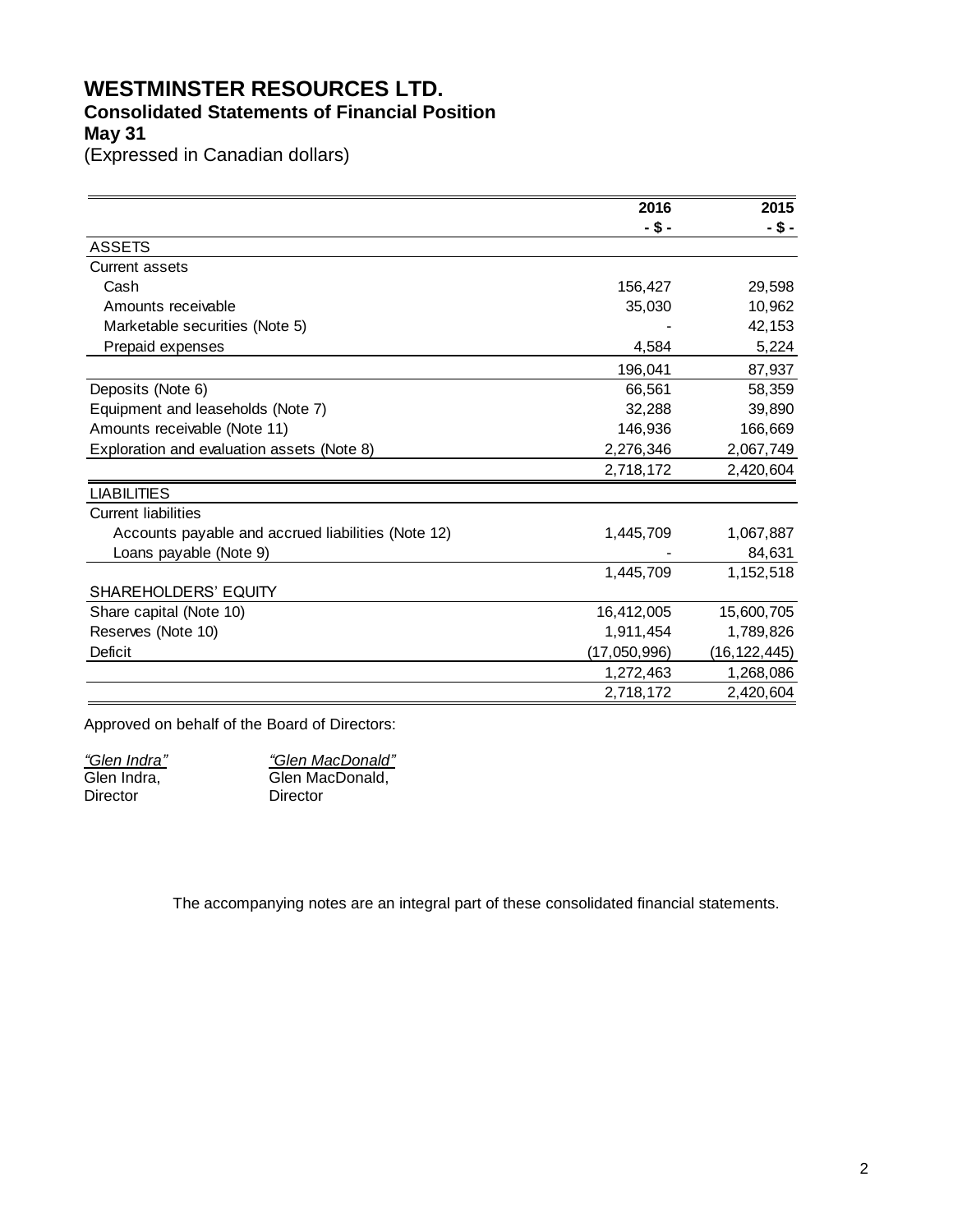# **WESTMINSTER RESOURCES LTD. Consolidated Statements of Comprehensive Loss Years Ended May 31**

(Expressed in Canadian dollars)

|                                                                    | 2016       | 2015       |
|--------------------------------------------------------------------|------------|------------|
|                                                                    | -\$-       | -\$-       |
| <b>Expenses</b>                                                    |            |            |
| Conferences and investor relations                                 | 265,019    | 76,280     |
| Accounting, audit, and legal                                       | 199,050    | 218,775    |
| Consulting fees                                                    | 163,470    | 56,714     |
| Share-based payments                                               | 121,628    |            |
| Management fees                                                    | 120,000    | 210,000    |
| Office                                                             | 97,550     | 149,051    |
| Regulatory and filing fees                                         | 22,899     | 36,058     |
| Interest and finance costs on loan                                 | 19,338     | 11,531     |
| Bank charges and interest                                          | 3,629      | 1,342      |
| Travel and entertainment                                           | 1,971      | 4,141      |
| Amortization                                                       | 7,602      | 12,545     |
|                                                                    | 1,022,156  | 776,437    |
| <b>Other items</b>                                                 |            |            |
| Fair value adjustment on marketable securities (Note 5)            |            | 40,309     |
| Loss on sale of marketable securities (Note 5)                     | 27,526     | 63,368     |
| Gain on settlement of accounts payable                             | (70, 875)  |            |
| Foreign exchange loss                                              | 23,711     | 36,146     |
| Interest income                                                    | (1, 353)   | (160)      |
| (Recovery) write-off of exploration and evaluation assets (Note 8) | (72, 614)  | 946,399    |
| Net loss and comprehensive loss                                    | 928,551    | 1,862,499  |
| Basic and diluted loss per share                                   | 0.03       | 0.12       |
| Weighted average common shares outstanding - basic and diluted     | 27,416,745 | 15,723,716 |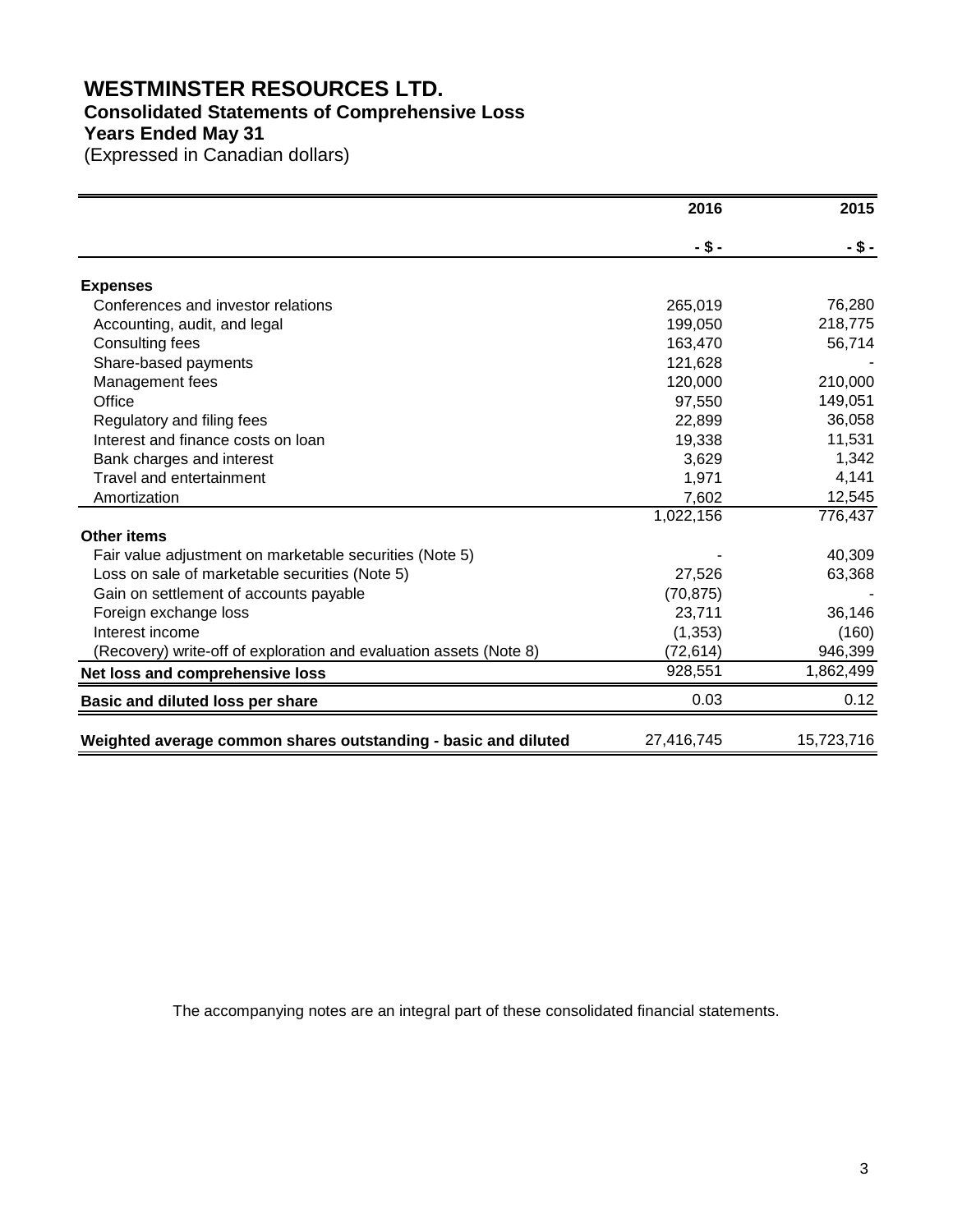# **WESTMINSTER RESOURCES LTD. Consolidated Statements of Changes in Equity Years ended May 31**

(Expressed in Canadian dollars)

|                                                           |                     |                |                                    | Reserves            | Sub-                           |                | Total                   |
|-----------------------------------------------------------|---------------------|----------------|------------------------------------|---------------------|--------------------------------|----------------|-------------------------|
|                                                           | Share capital       |                | Share-based<br>payments<br>reserve | Warrants<br>reserve | scription<br>funds<br>received | <b>Deficit</b> | shareholder's<br>equity |
|                                                           | Number of<br>shares | - \$ -         | $-$ \$ -                           | $-$ \$ -            | - \$ -                         | - \$ -         | - \$ -                  |
| Balance, May 31, 2014<br>Share issuances for cash, net of | 10,692,292          | 14,637,045     | 1,116,906                          | 638,370             | 284,010                        | (14, 259, 946) | 2,416,385               |
| share issuance costs                                      | 15,235,000          | 963,660        |                                    | 34,550              | (284, 010)                     |                | 714,200                 |
| Net loss                                                  |                     |                |                                    |                     |                                | (1,862,499)    | (1,862,499)             |
| Balance, May 31, 2015<br>Share issuances for cash, net of | 25,927,292          | 15,600,705     | 1,116,906                          | 672,920             |                                | (16, 122, 445) | 1,268,086               |
| share issuance costs                                      | 14,026,000          | 811,300        |                                    |                     |                                |                | 811,300                 |
| Share-based payments                                      |                     | $\blacksquare$ | 121,628                            |                     |                                |                | 121,628                 |
| Net loss                                                  |                     |                |                                    |                     |                                | (928, 551)     | (928, 551)              |
| Balance, May 31, 2016                                     | 39,953,292          | 16,412,005     | 1,238,534                          | 672,920             |                                | (17,050,996)   | 1,272,463               |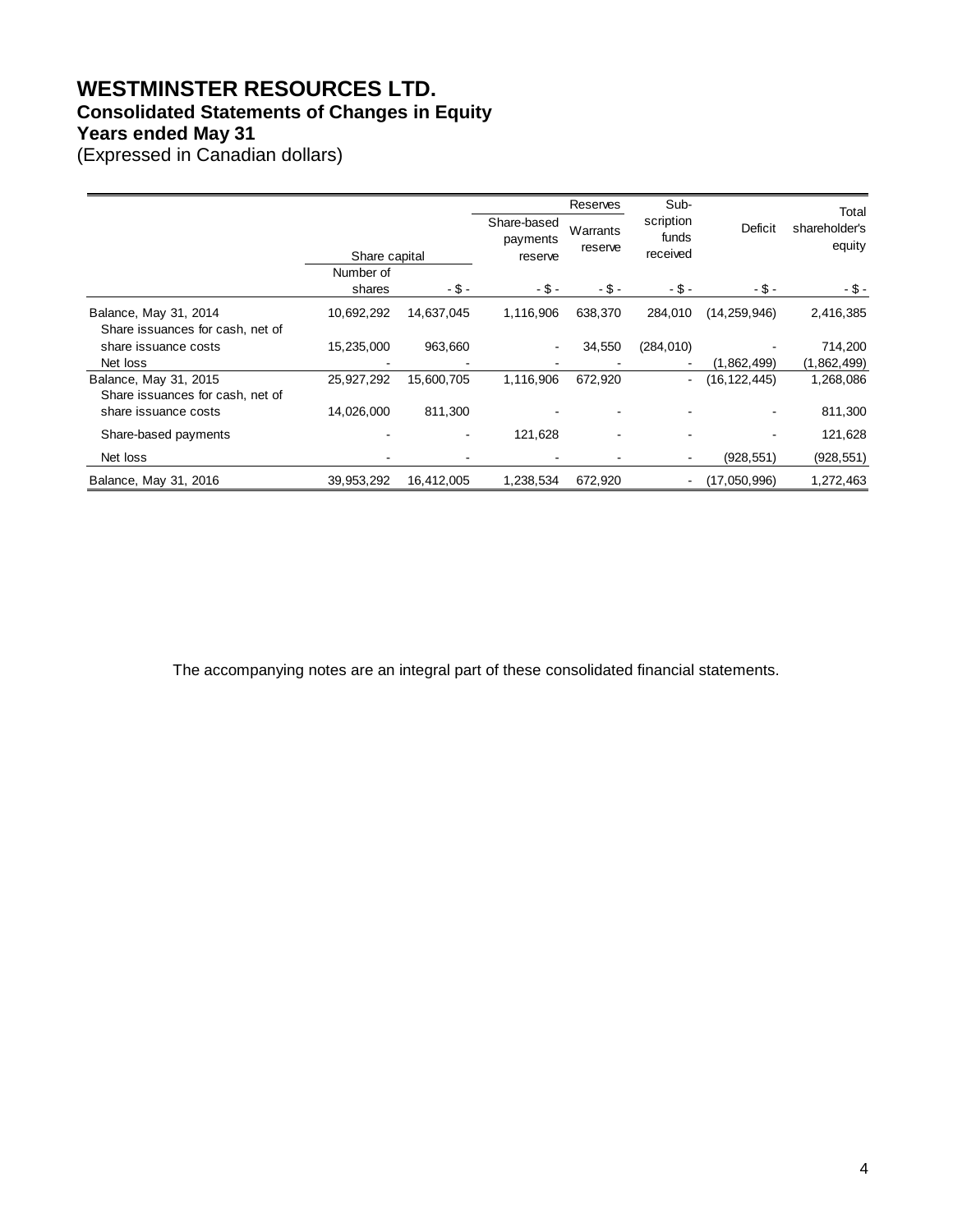# **WESTMINSTER RESOURCES LTD.**

# **Consolidated Statements of Cash Flows**

**Years Ended May 31**

(Expressed in Canadian dollars)

|                                                             | 2016       | 2015        |
|-------------------------------------------------------------|------------|-------------|
|                                                             | $- $ -$    | $- $ -$     |
| Cash from (used in):                                        |            |             |
| <b>Operating Activities</b>                                 |            |             |
| Net loss                                                    | (928, 551) | (1,862,499) |
| Items not involving cash:                                   |            |             |
| Fair value adjustment on marketable securities              |            | 40,309      |
| Loss on sale of marketable securities                       | 27,526     | 63,368      |
| Accrued interest and finance costs                          |            | 19,794      |
| Amortization                                                | 7,602      | 12,545      |
| Unrealized foreign exchange loss                            | (5, 513)   | (1, 843)    |
| Share-based payments                                        | 121,628    |             |
| Write-off of exploration and evaluation assets              | (72, 614)  | 946,399     |
| Gain on settlement of accounts payable                      | 70,875     |             |
| Change in non-cash working capital items:                   |            |             |
| Amounts receivable                                          | (4, 335)   | 4,602       |
| Prepaid expenses and deposits                               | (7, 562)   | 220         |
| Accounts payable and accrued liabilities                    | 407,916    | 289,942     |
| Net cash used in operating activities                       | (383, 028) | (487, 163)  |
|                                                             |            |             |
| <b>Investing Activities</b>                                 |            |             |
| Proceeds from sale of marketable securities                 | 15,968     | 216,644     |
| Expenditures on exploration and evaluation assets           | (231, 439) | (323,061)   |
| Cash used in investing activities                           | (215, 471) | (106, 417)  |
| <b>Financing Activities</b>                                 |            |             |
| Issuance of common shares, net of share issuance costs      | 811,300    | 714,200     |
| Receipt of loans                                            | 99,600     | 78,225      |
| Repayment of loans                                          | (184, 231) | (217, 383)  |
| Cash provided by financing activities                       | 726,669    | 575,042     |
|                                                             |            |             |
| Increase (decrease) in cash and cash equivalents            | 128,170    | (18, 538)   |
| Foreign exchange effect on cash                             | (1, 341)   |             |
| Cash, beginning of year                                     | 29,598     | 48,136      |
| Cash, ending of year                                        | 156,427    | 29,598      |
| Supplemental cash flow information:                         |            |             |
| Exploration and evaluation expenditures accrued in accounts |            |             |
| payable                                                     | 243,028    | 338,484     |
| Interest paid                                               | 19,338     |             |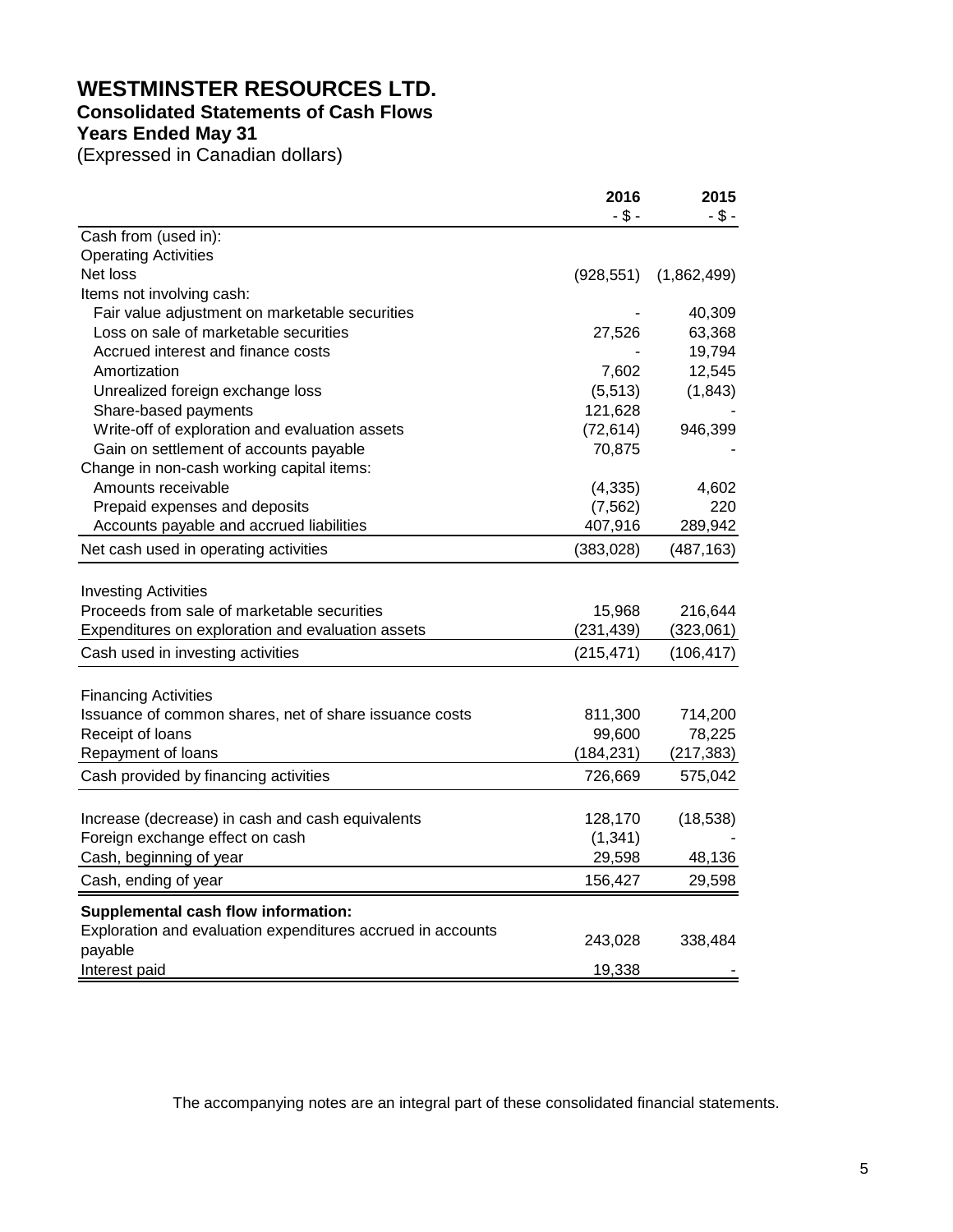# **1. Nature and Continuance of Operations**

Westminster Resources Ltd. (the "Company" or "Westminster") was incorporated under the *Business Corporations Act* of British Columbia on December 1, 2005. The Company is involved in the acquisition, exploration and development of mineral properties.

The head office, registered address and records office of the Company are located at Suite 701 - 595 Howe Street, Vancouver, British Columbia, Canada V6C 2T5.

These consolidated financial statements have been prepared on a going concern basis, which presumes the realization of assets and discharge of liabilities in the normal course of business for the foreseeable future. However, there are factors that management has identified that may cast significant doubt on the entity's ability to continue as a going concern.

For the year ended May 31, 2016, the Company reported a net loss and comprehensive loss of \$928,551 (2015 - \$1,862,499) and a deficit of \$17,050,996 (2015 - \$16,122,445). As at May 31, 2016, the Company had a working capital deficiency of \$1,249,668 (2015 - \$1,064,581). The Company has no source of operating cash flow and relies on issuances of equity to finance operations, including exploration of its exploration and evaluation ("E&E") assets.

The ability of the Company to continue as a going concern and meet its commitments as they become due, including completion of the acquisition, exploration and development of its E&E assets, is dependent on the Company's ability to obtain the necessary financing. Management is planning to raise additional capital to finance operations and expected growth, if necessary, or alternatively to dispose of its interests in certain properties. The outcome of these matters cannot be predicted at this time. If the Company is unable to obtain additional financing, the Company may be unable to continue as a going concern.

The business of mining exploration involves a high degree of risk and there is no assurance that current exploration projects will result in future profitable mining operations. The Company has significant cash requirements to meet its administrative overhead, pay its liabilities and maintain its E&E assets. The recoverability of amounts shown for E&E assets is dependent on several factors. These include the discovery of economically recoverable reserves, the ability of the Company to obtain the necessary financing to complete the development of these properties and future profitable production or proceeds from disposition of E&E assets. These matters indicate the existence of material uncertainties that cast significant doubt about the Company's ability to continue as a going concern.

These audited consolidated financial statements have been prepared in accordance with International Financial Reporting Standards ("IFRS") applicable to a going concern. Accordingly, they do not give effect to adjustments that may be necessary should the Company be unable to continue as a going concern, and therefore, be required to realize its assets and liquidate its liabilities and commitments in other than the normal course of business.

# **2. Basis of Presentation**

#### a) Statement of Compliance

The annual consolidated financial statements are prepared in accordance with IFRS, as issued by the International Accounting Standards Board ("IASB"). The consolidated financial statements were authorized for issue by the Board of Directors on September 28, 2016.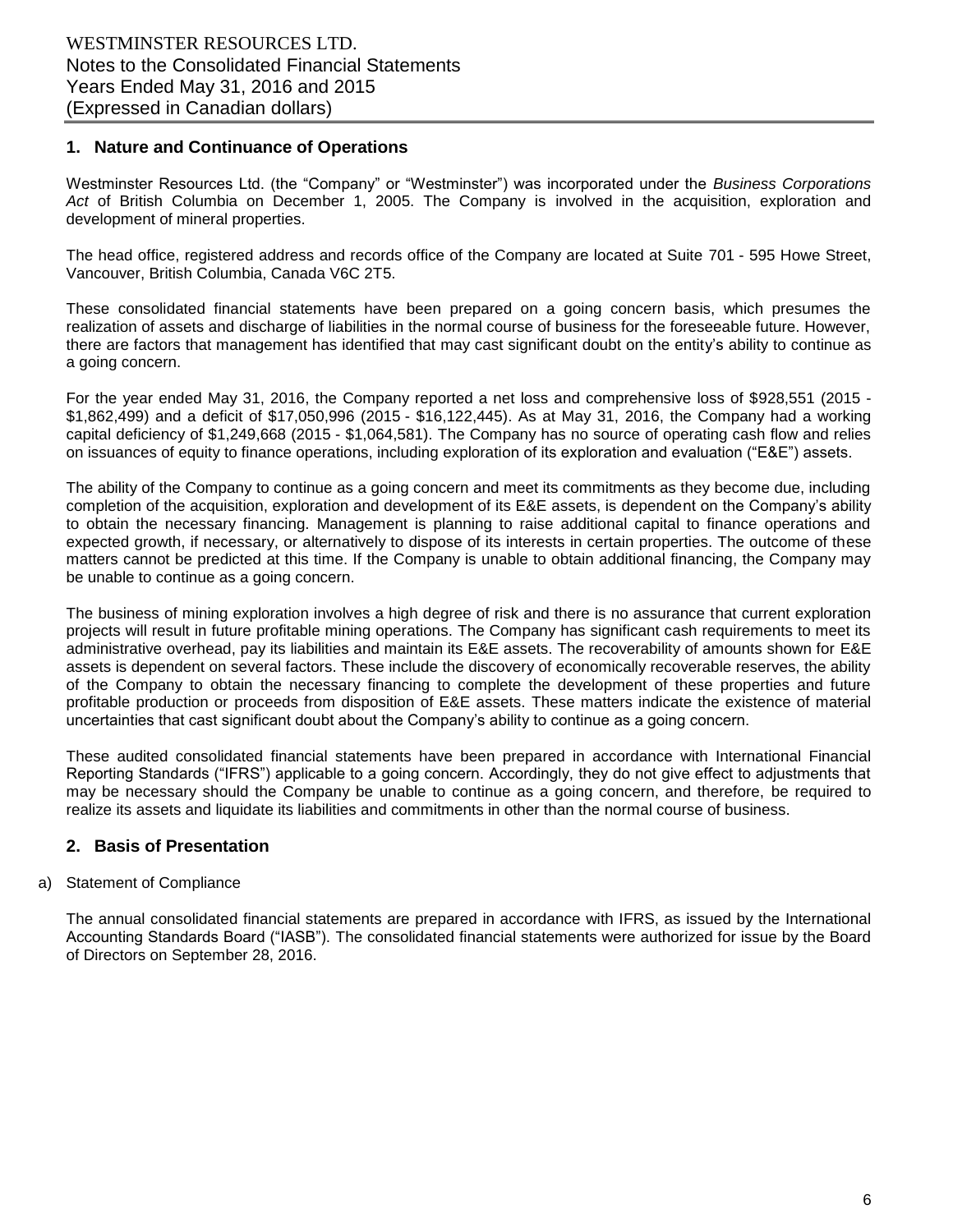# **2. Basis of Presentation** (continued)

b) Basis of Consolidation

These consolidated financial statements include the accounts of the Company and its wholly owned subsidiaries, Minera Westminster, S.A. de C.V. ("Minera Westminster") and Servicios Westminster, S.A. de C.V. ("Servicios Westminster"). All significant intercompany balances and transactions have been eliminated upon consolidation.

Subsidiaries are all entities over which the Company has control. The Company controls an entity when the Company is exposed to, or had rights to, variable returns from its involvement with the entity and has the ability to affect those returns through its power over the entity.

c) Basis of Measurement

These consolidated financial statements have been prepared on a historical cost basis, except for financial instruments classified as fair value through profit or loss ("FVTPL") or available-for-sale, which are stated at their fair value. In addition, these consolidated financial statements have been prepared using the accrual basis of accounting, except for cash flow information.

The consolidated financial statements are presented in Canadian dollars, which is also the Company's and its subsidiaries functional currency.

d) Sources of Estimation Uncertainty

Significant assumptions about the future and the other sources of estimation uncertainty that management has made at the consolidated statement of financial position date, that could result in a material adjustment to the carrying amounts of assets and liabilities, in the event that actual results differ from the assumptions made, relate to, but are not limited to, the following:

(i) Realization of mineral property interests

The Company assesses its E&E assets for possible impairment if there are events or changes in circumstances that indicate that carrying values of assets may not be recoverable, at each reporting period. The assessment of any impairment of equipment and E&E asset is dependent upon estimates of recoverable amounts that take into account factors such as reserves, economic and market conditions, timing of cash flows and useful lives of assets and their related salvage values.

(ii) Site restoration obligations

Provisions are recorded when a present legal or constructive obligation exists as a result of past events where it is possible that an outflow of resources embodying economic benefits will be required to settle the obligation and a reliable estimate of the amount of obligation can be made.

Restoration liabilities include an estimate of the future cost associated with the reclamation of the property and equipment, discounted to its present value, and capitalized as part of the cost of assets. The estimated costs are based on the present value of the expenditure expected to be incurred. Changes in the discount rate, estimated timing of reclamation costs, or cost estimates are dealt with prospectively by recording a change in estimate, and corresponding adjustment to equipment. The accretion on the reclamation provision is included in the reclamation liability.

As at May 31, 2016, the Company is not aware of any existing environmental problems related to any of its current or former properties that may result in material liability to the Company.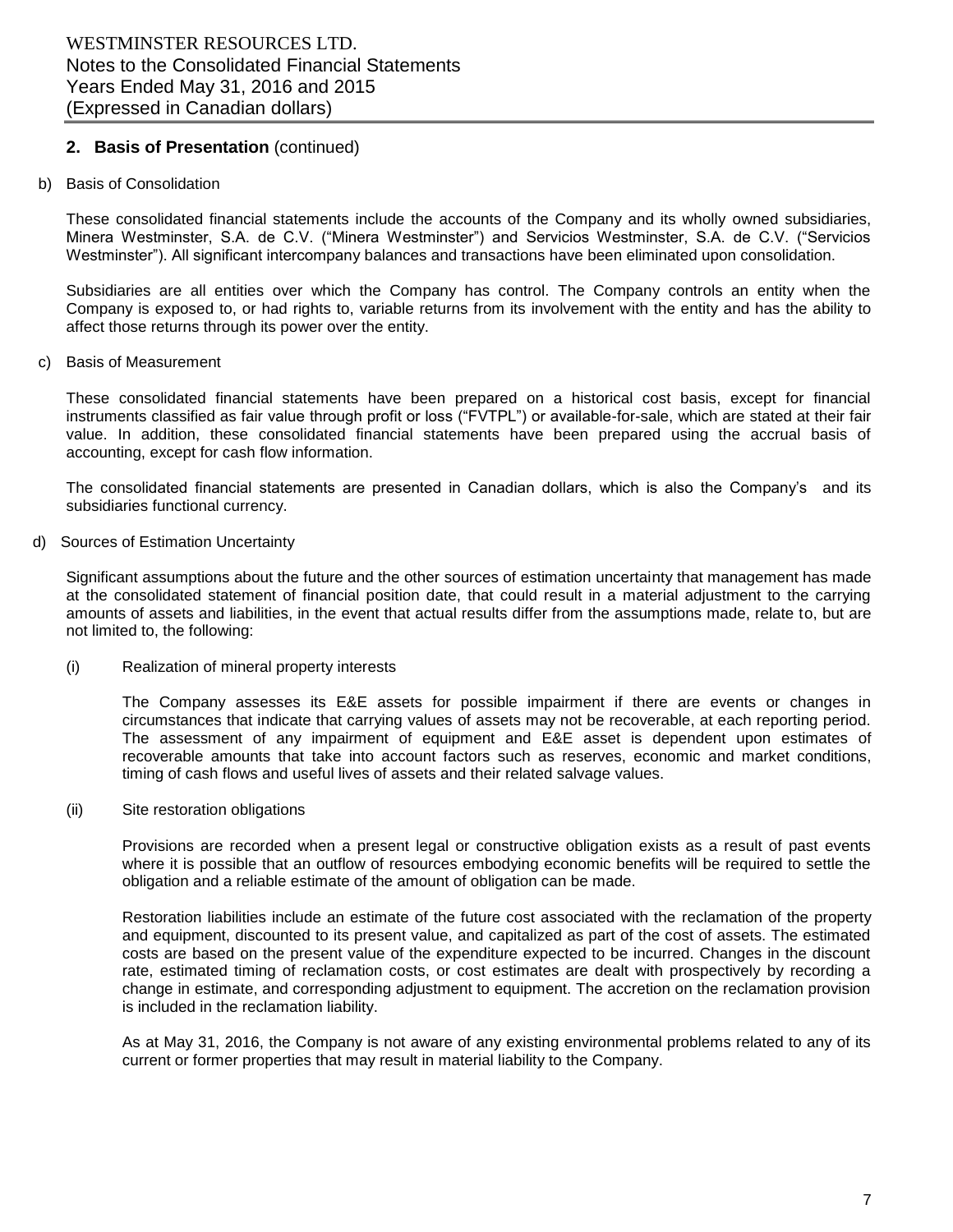## **2. Basis of Presentation** (continued)

- d) Sources of Estimation Uncertainty (continued)
	- (iii) Valuation of share-based payments

The Company uses the Black-Scholes option pricing model for valuation of share-based payments. Option pricing models require the input of subjective assumptions including expected price volatility, interest rate and forfeiture rate. Changes in the input assumptions could materially affect the fair value estimate and the Company's earnings and equity reserves, and therefore the existing models do not necessarily provide an accurate single measure of the actual fair value of the Company's stock options granted and warrants.

(iv) Income taxes

In assessing the probability of realizing income tax assets, management makes estimates related to expectations of future taxable income, applicable tax opportunities, expected timing of reversals of existing temporary differences and likelihood that tax positions taken will be sustained upon examination by applicable tax authorities. In making its assessments, management gives additional weight to positive and negative evidence that can be objectively verified. Changes in economic conditions, metal prices and other factors could result in revisions to the estimates of the benefits to be realized or the timing of utilizing losses.

e) Critical Accounting Judgments

Significant judgments about the future and other sources of judgment uncertainty that management has made at the consolidated statements of financial position date, that could result in a material adjustment to the carrying amounts of assets and liabilities, in the event that actual results differ from judgments made, relate to, but are not limited to, the following:

(i) Impairment assessment

The Company assesses its exploration and evaluation assets for possible impairment if there are events or changes in circumstances that indicate that carrying values of the assets may not be recoverable, at each reporting period. The assessment of any impairment of equipment and exploration and evaluation assets is dependent upon estimates of recoverable amounts that take into account factors such as reserves, economic and market conditions, timing of cash flows, and the useful lives of assets and their related salvage values.

(ii) Fair value of marketable securities

The fair value of marketable securities is determined with reference to quoted market prices. In situations where the quoted price is not considered reliable or when the security is thinly traded, management will consider other available information in determining the fair value, including on transactions both before and after the financial position reporting date.

(iii) Recoverability of amounts receivable

The balance in amounts receivable includes value added taxes to be recovered in Mexico. At each financial position reporting date, the carrying amounts of the Company's amounts receivable are reviewed to determine whether there is any indication that those assets are impaired. The Company uses judgment in determining whether there are facts and circumstances suggesting that the carrying amounts of its amounts receivable may exceed the recoverable amount.

The Company is corresponding with the Mexican government to recover the Mexican value added tax. At May 31, 2016, there are no indicators that suggest that the Company's Mexican value added tax is not recoverable.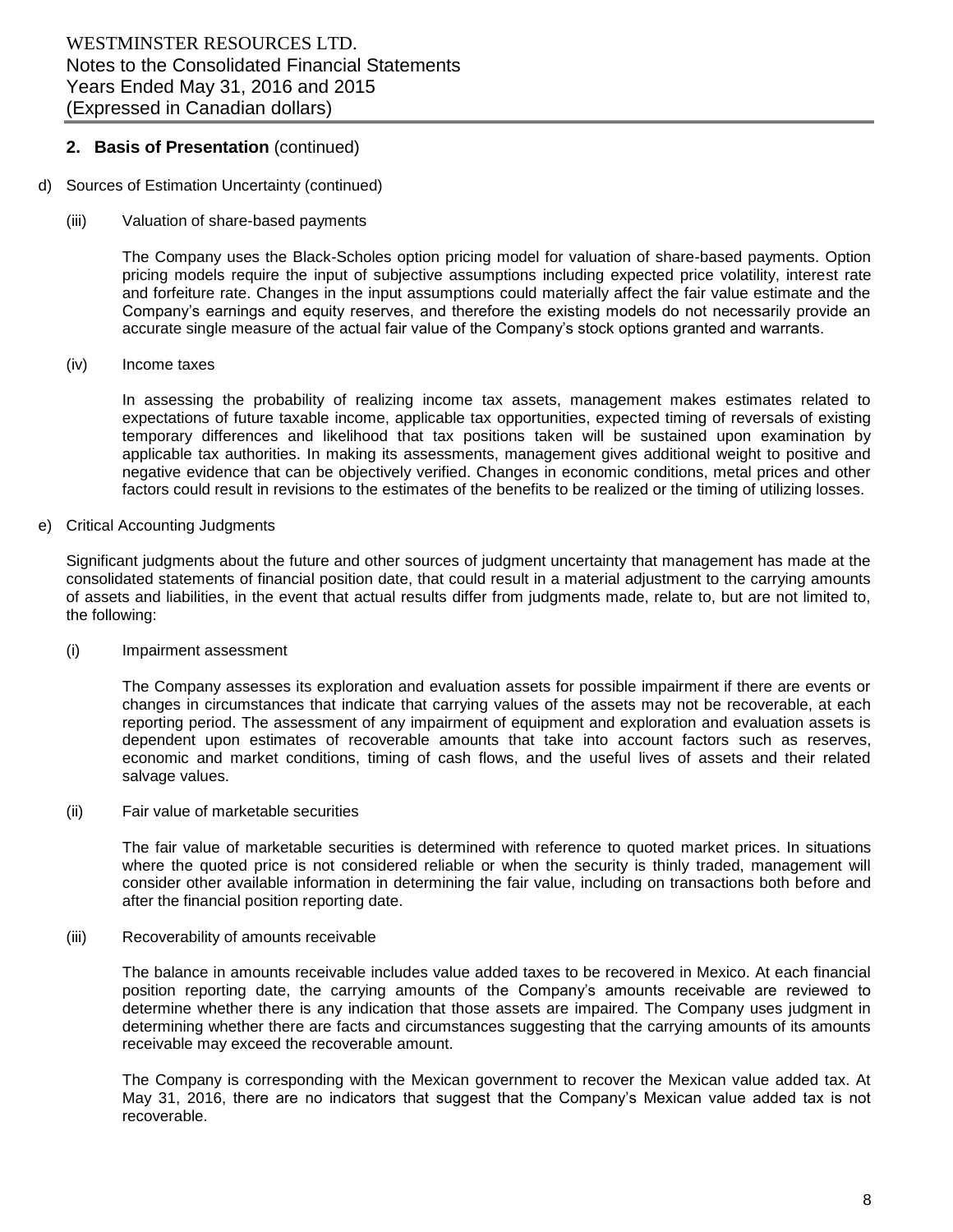# **2. Basis of Presentation** (continued)

- e) Critical Accounting Judgments (continued)
	- (iv) Assessment of going concern

The assessment of the Company's ability to continue as a going concern and to raise sufficient funds to pay for its ongoing operating expenditures, meet its liabilities for the ensuing year, and to fund planned and contractual exploration programs, involves significant judgment based on historical experience and other factors, including expectation of future events that are believed to be reasonable under the circumstances**.**

(v) Assessment of functional currency

The Company uses judgment in determining its functional currency. International Accounting Standards ("IAS") 21 *The Effects of Changes in Foreign Exchange Rates* defines the functional currency as the currency of the primary economic environment in which an entity operates. IAS 21 requires the determination of functional currency to be performed on an entity by entity basis, based on various primary and secondary factors. In identifying the functional currency of the parent and of its subsidiaries, management considered the currency that mainly influences the cost of undertaking the business activities in each jurisdiction in which the Company operates.

# **3. Significant Accounting Policies**

The accounting policies set out below have been applied consistently to all periods presented in these consolidated financial statements. The consolidated financial statements, in management's opinion, have been properly prepared using careful judgment with reasonable limits of materiality and within the framework of the significant accounting policies summarized below.

a) Financial Instruments

#### Financial Assets

All financial assets are initially recorded at fair value and designated upon inception into one of the following four categories: held-to-maturity, available-for-sale, loans and receivables or FVTPL. Financial assets classified as FVTPL are measured at fair value with unrealized gains and losses recognized through profit or loss. Regular way purchases and sales of FVTPL financial assets are accounted for at trade date. The Company has classified its cash and cash equivalents and marketable securities as FVTPL.

Financial assets classified as held-to-maturity are initially recognized at fair value and subsequently are measured at amortized cost using the effective interest rate method. Any changes to the carrying amount, including impairment losses, are recognized through profit or loss. The Company has classified its deposits as held-to-maturity.

Financial assets classified as available-for-sale are measured at fair value with unrealized gains and losses recognized in other comprehensive income/loss, except for losses in value that are considered other than temporary. The Company has no assets classified as available-for-sale.

Financial assets classified as loans and receivables are non-derivative financial assets with fixed or determinable payments that are not quoted in an active market. They are classified as current assets or non-current assets based on their maturity date. Loans and receivables are initially recognized at fair value and subsequently carried at amortized cost less any impairment.

Transaction costs associated with FVTPL financial assets are expensed as incurred, while transaction costs associated with all other financial assets are included in the initial carrying amount of the asset.

#### Financial Liabilities

All financial liabilities are initially recorded at fair value and designated upon inception as financial liabilities at FVTPL or other financial liabilities.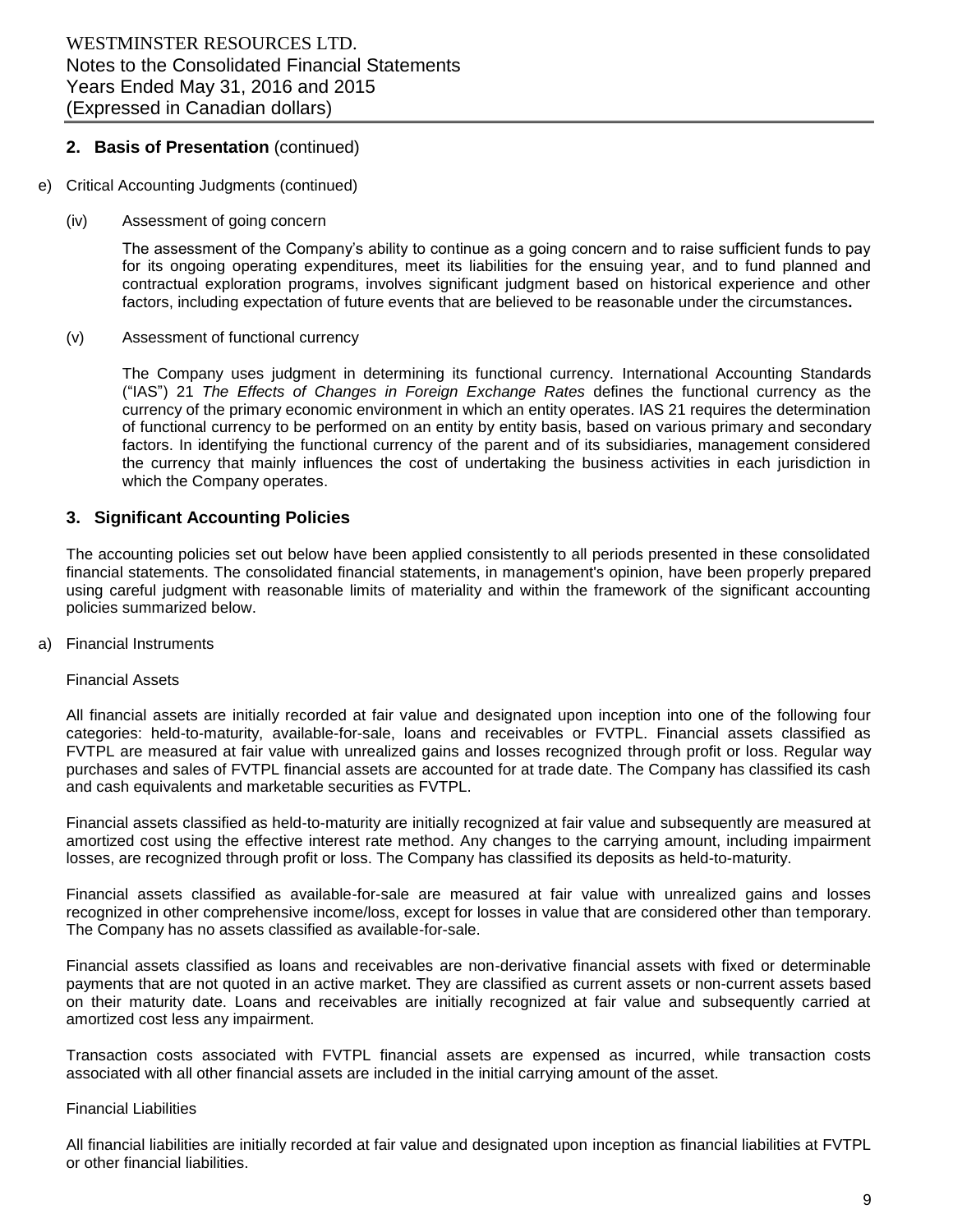#### a) Financial Instruments (continued)

#### Financial Liabilities (continued)

Financial liabilities classified as other financial liabilities are initially recognized at fair value less directly attributable transaction costs. After initial recognition, other financial liabilities are subsequently measured at amortized cost using the effective interest method. The effective interest method is a method of calculating the amortized cost of a financial liability and allocating interest expense over the relevant period. The effective interest rate is the rate that exactly discounts estimated future cash payments through the expected life of the financial liability, or, where appropriate, a shorter period. The Company's accounts payable and accrued liabilities and loans payable are classified as other financial liabilities.

Financial liabilities classified as FVTPL include financial liabilities held-for-trading and financial liabilities designated upon initial recognition as FVTPL. Derivatives, including separated embedded derivatives are also classified as heldfor-trading unless they are designated as effective hedging instruments. Fair value changes on financial liabilities classified as FVTPL are recognized through profit or loss. The Company has not classified any financial liabilities as FVTPL.

#### Fair Value Hierarchy

The Company categorizes financial instruments measured at fair value at one of three levels according to the reliability of the inputs used to estimate fair values. The fair value of financial assets and financial liabilities in Level 1 are determined by reference to quoted prices in active markets for identical assets and liabilities. Financial assets and financial liabilities in Level 2 are valued using inputs other than quoted prices for which all significant inputs are based on observable market data. Level 3 valuations are based on inputs that are not based on observable market data.

The Company's measurement of fair value of financial instruments as at May 31, 2016 in accordance with the fair value hierarchy is as follows:

|        | Total<br>- \$<br>- | ∟evel <sup>1</sup><br>- \$ - | Level <sub>2</sub><br>$-5 -$ | Level 3<br>- \$ -        |
|--------|--------------------|------------------------------|------------------------------|--------------------------|
| Assets |                    |                              |                              |                          |
| Cash   | 156,427            | 156,427                      | $\overline{\phantom{a}}$     | $\overline{\phantom{0}}$ |

The Company's measurement of fair value of financial instruments as at May 31, 2015 in accordance with the fair value hierarchy is as follows:

|                       | Total<br>- \$ - | Level 1<br>- \$ - | Level 2<br>- \$ - | Level 3<br>- \$ -        |
|-----------------------|-----------------|-------------------|-------------------|--------------------------|
| Assets                |                 |                   |                   |                          |
| Cash                  | 29,598          | 29,598            | ۰                 | $\overline{\phantom{a}}$ |
| Marketable securities | 42.153          | 42.153            | ۰                 | $\overline{\phantom{a}}$ |

#### b) Cash Equivalents

Cash equivalents consist of bank deposits or highly liquid investments that are readily convertible to known amounts of cash with original maturities of 90 days or less and which are subject to an insignificant risk of change in value.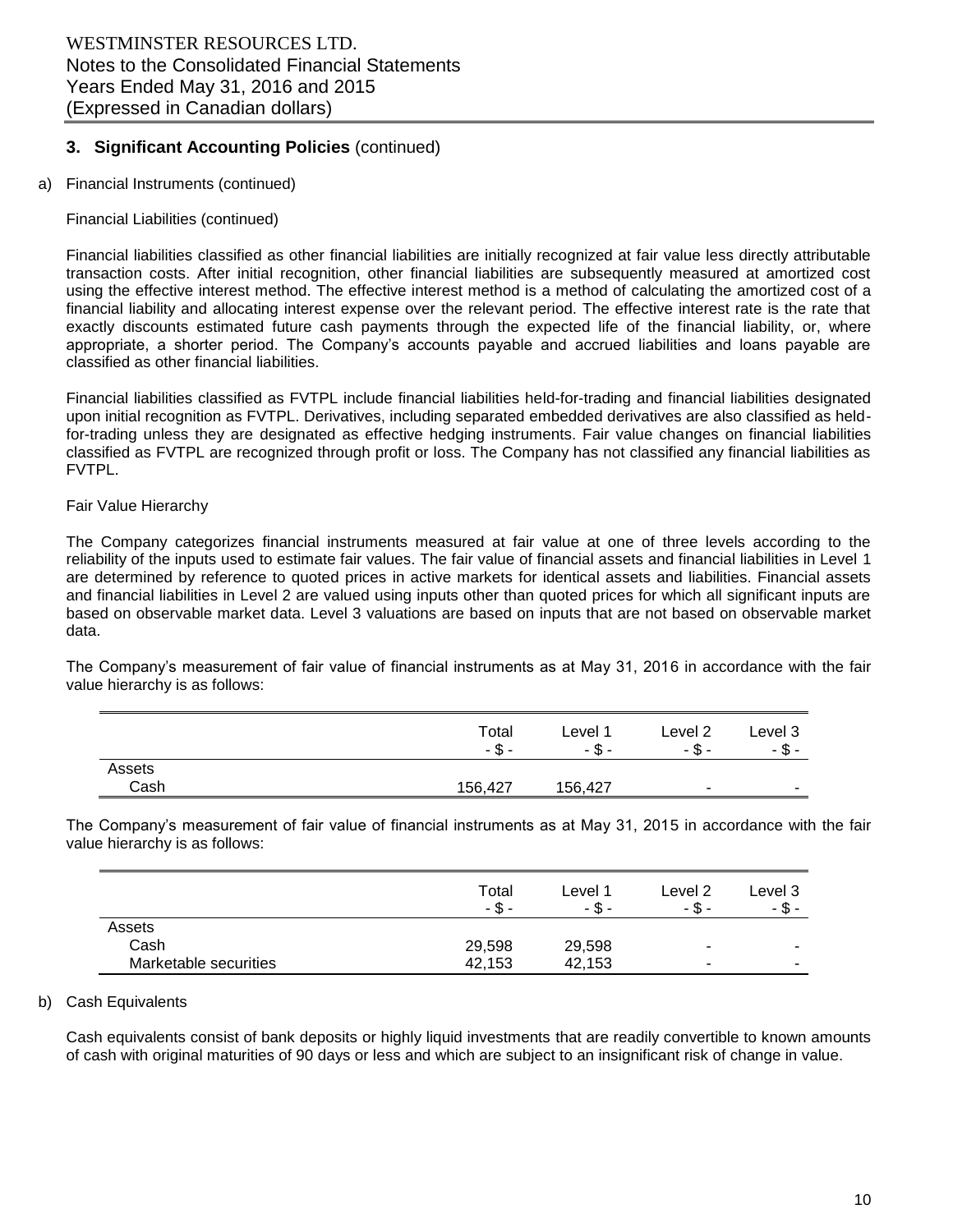#### c) Exploration and Evaluation Assets

Once the legal right to explore a property has been acquired, costs directly related to E&E expenditures are recognized and capitalized, in addition to the acquisition costs. These direct expenditures include such costs as materials used, surveying costs, drilling costs and payments made to contractors during the exploration phase. Costs not directly attributable to E&E activities, including general and administrative overhead costs, are expensed in the period in which they occur. The costs are accumulated by exploration area and are not depleted pending determination of technical feasibility and commercial viability.

From time to time, the Company may acquire or dispose of properties pursuant to the terms of option agreements. Due to the fact that options are exercisable entirely at the discretion of the optionee, the amounts payable or receivable are not recorded. Option payments are recorded as E&E assets or recoveries when the payments are made or received.

When a project is deemed to no longer have commercially viable prospects to the Company, E&E expenditures in respect of that project are deemed to be impaired. As a result, those E&E expenditures, in excess of estimated recoveries, are written off to profit or loss. The Company assesses E&E assets for impairment when facts and circumstances suggest that the carrying amount of an asset may exceed its recoverable amount.

#### d) Equipment and Leaseholds

Equipment and leaseholds are recorded at cost, less accumulated amortization and accumulated impairment losses. These assets are amortized using the following annual rates:

| Office furniture and equipment | 15% - 45% declining-balance                  |
|--------------------------------|----------------------------------------------|
| Leasehold improvements         | 5 years straight-line over term of the lease |

#### e) Impairment of Non-Financial Assets

At the end of each reporting period the carrying amounts of the assets are reviewed to determine whether there is any indication that those assets are impaired. Impairment is recognized when the carrying amount of an asset exceeds its recoverable amount. The recoverable amount is the greater of the asset's fair value less costs to sell and value in use. Fair value is determined as the amount that would be obtained from the sale of the asset in an arm's length transaction between knowledgeable and willing parties. The impairment loss is recognized in profit or loss for the period.

Where an impairment loss subsequently reverses, the carrying amount of the asset is increased to the revised estimate of its recoverable amount, but to an amount that does not exceed the carrying amount had no impairment loss been recognized. A reversal of an impairment loss is recognized immediately in profit or loss.

#### f) Reclamation Obligations

The Company recognizes the fair value of a legal or constructive liability for a reclamation obligation in the period in which it is incurred and when a reasonable estimate of fair value can be made. The carrying amount of the related long-lived asset is increased by the same amount as the liability. Changes in the liability for a reclamation obligation due to the passage of time will be measured by applying an interest method of allocation. The amount will be recognized as an increase in the liability and a financing expense in the consolidated statement of comprehensive income/loss. Changes resulting from revisions to the timing or the amount of the original estimate of undiscounted cash flows are recognized as an increase or a decrease to the carrying amount of the liability and the related longlived asset.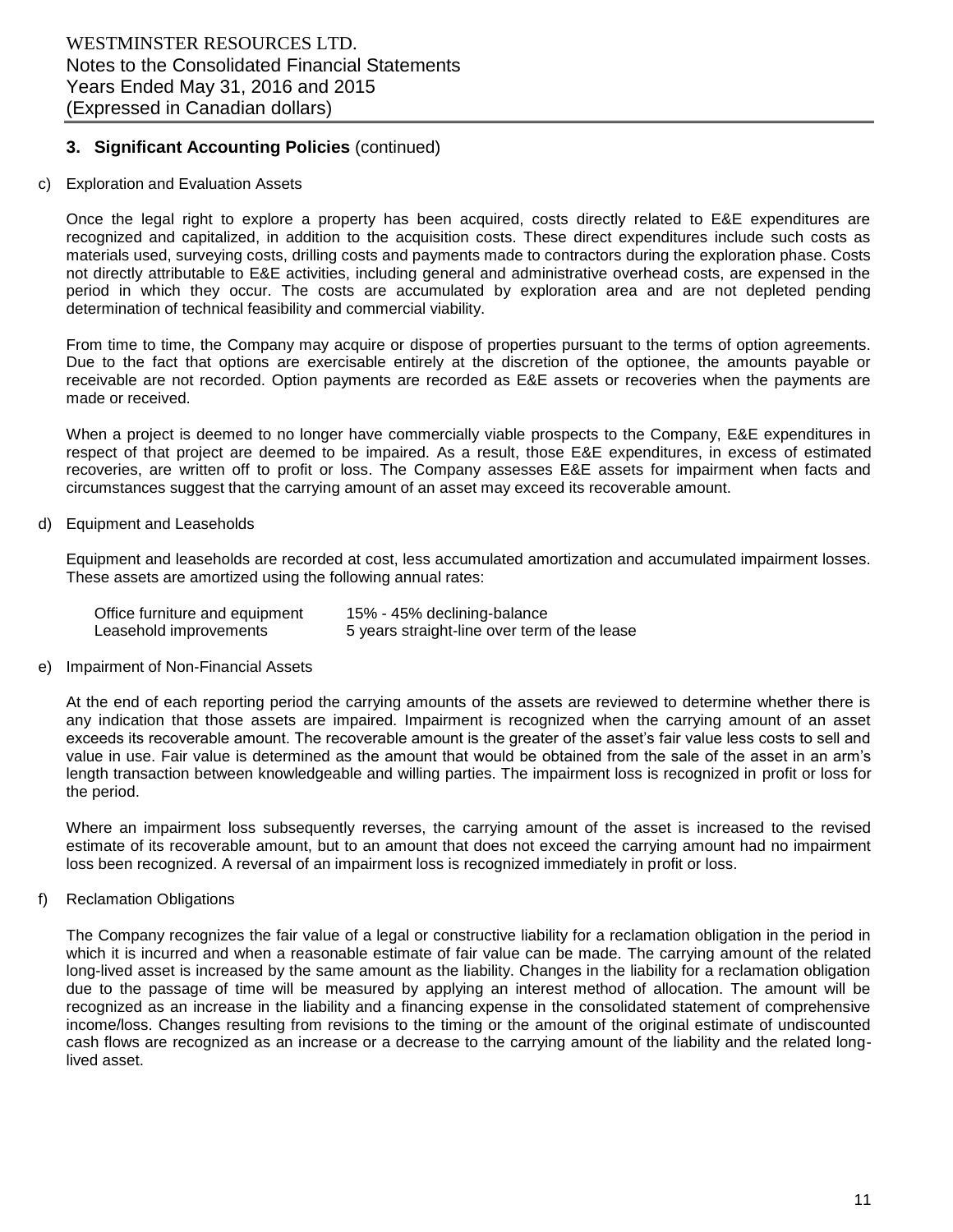#### g) Share Capital

Financial instruments issued by the Company are classified as equity only to the extent that they do not meet the definition of a financial liability or financial asset. The Company's common shares, share warrants and options are classified as equity instruments. Incremental costs directly attributable to the issue of new shares or options are recognized as a deduction from equity.

#### h) Valuation of Equity Units Issued in Private Placements

Proceeds received on the issuance of units, consisting of common shares and warrants, are first allocated to the fair value of the common shares with any residual value then allocated to warrants. The fair value of the common shares is determined by the closing quoted bid price on the issue date. The balance, if any, is allocated to the attached warrants and recorded in reserves.

#### i) Share-based Payments

Where equity-settled share options are awarded to employees, the fair value of the options at the date of grant is recognized in profit or loss over the vesting period. Performance vesting conditions are taken into account by adjusting the number of equity instruments expected to vest at each reporting date so that, ultimately, the cumulative amount recognized over the vesting period is based on the number of options that eventually vest. Non-vesting conditions and market vesting conditions are factored into the fair value of the options granted. As long as all other vesting conditions are satisfied, a charge is made irrespective of whether these vesting conditions are satisfied. The cumulative expense is not adjusted for failure to achieve a market vesting condition or where a non-vesting condition is not satisfied.

Where the terms and conditions of options are modified before they vest, the increase in the fair value of the options, measured immediately before and after the modification, is also charged to the profit or loss over the remaining vesting period. Where equity instruments are granted to non-employees, they are recorded at the fair value of the goods or services received in profit or loss, unless they are related to the issuance of shares. Amounts related to the issuance of shares are recorded as a reduction of share capital. When the value of goods or services received in exchange for the share-based payment cannot be reliably estimated, the fair value is measured by use of a valuation model. The expected life used in the model is adjusted, based on management's best estimate, for the effects of non-transferability, exercise restrictions and behavioural considerations.

All equity-settled share-based payments are reflected in reserves, until exercised. Upon exercise, shares are issued from treasury and the amount reflected in reserves is credited to share capital, adjusted for any consideration paid. Where a grant of options is cancelled or settled during the vesting period, excluding forfeitures when vesting conditions are not satisfied, the Company immediately accounts for the cancellation as an acceleration of vesting and recognizes the amount that otherwise would have been recognized for services received over the remainder of the vesting period. Any payment made to the employee on the cancellation is accounted for as the repurchase of an equity interest, except to the extent the payment exceeds the fair value of the equity instrument granted, measured at the repurchase date. Any such excess is recognized as an expense.

#### j) Loss per Share

Basic loss per common share is computed by dividing the net loss for the year by the weighted average number of common shares outstanding for the period. Diluted per share amounts reflect the potential dilution that could occur if securities or other contracts to issue common shares were exercised or converted to common shares. The treasury stock method is used to determine the dilutive effect of stock options and other dilutive instruments. Under the treasury stock method, the weighted average number of common shares outstanding used in the calculation of diluted loss per share assumes that the deemed proceeds received from the exercise of stock options, share purchase warrants and their equivalents would be used to repurchase common shares of the Company at the average market price during the period.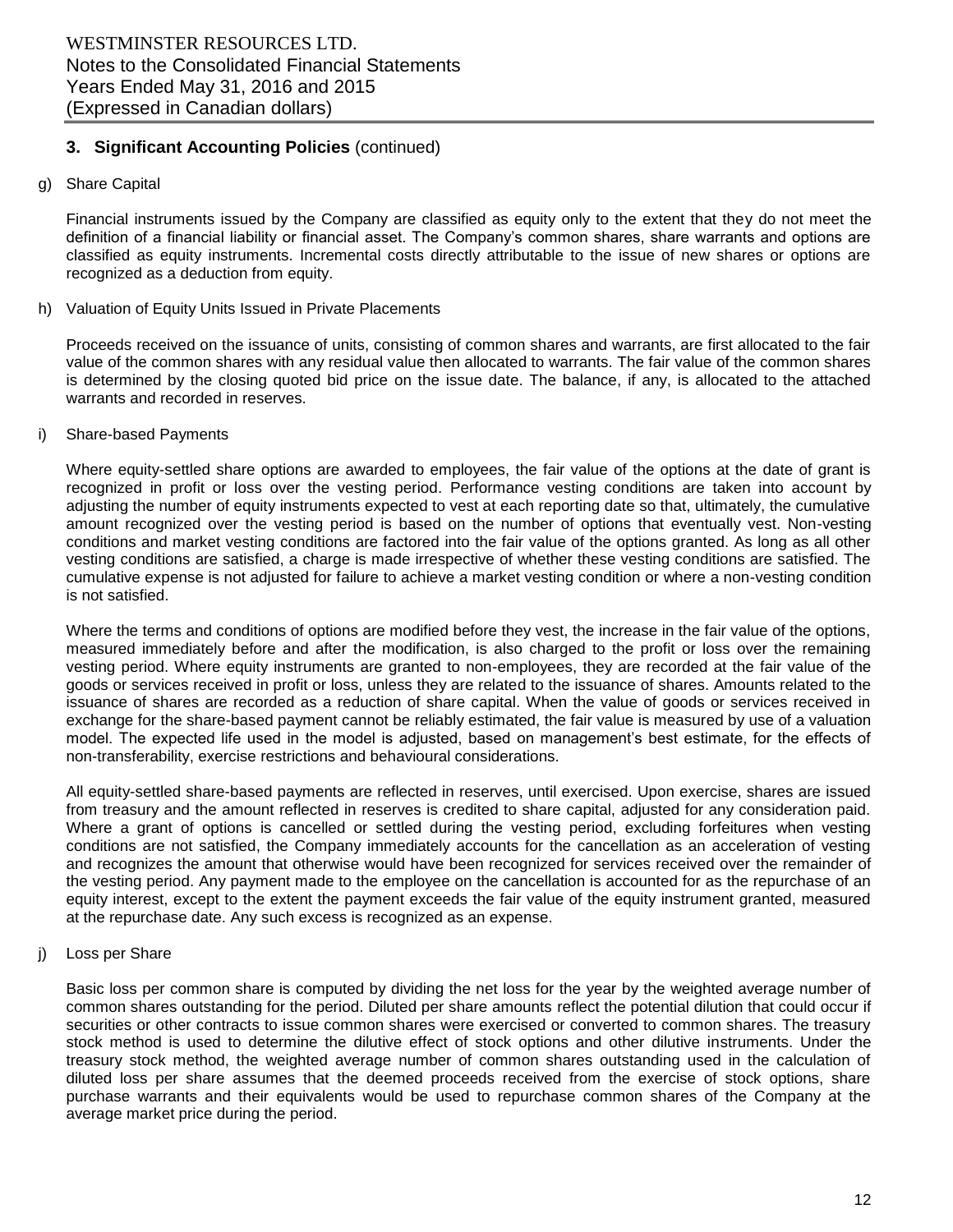#### k) Income Taxes

The Company follows the asset and liability method of accounting for income taxes. Under this method, deferred tax assets and liabilities are recognized for the future tax consequences attributable to differences between the financial statement carrying amounts of existing assets and liabilities, and their respective tax basis. Deferred tax assets and liabilities are measured using enacted or substantively enacted tax rates expected to apply to taxable income in the years in which those temporary differences are expected to be recovered or settled. The effect on deferred tax assets and liabilities of a change in tax rates is recognized in profit or loss in the period that includes the enactment date. Deferred tax assets also result from unused loss carry-forwards, resource related tax pools and other deductions. A deferred tax asset is recognized for unused tax losses, tax credits and deductible temporary differences to the extent that it is probable that future taxable profits will be available against which they can be utilized. Deferred tax assets are reviewed at each reporting date and are reduced to the extent that it is no longer probable that the related tax benefit will be realized.

#### l) Foreign Currency Translation

Transactions in currencies other than the functional currency are recorded at the rates of exchange prevailing on the date of the transactions. Monetary assets and liabilities denominated in foreign currencies are translated into Canadian dollars at the rate of exchange prevailing at the consolidated statement of financial position date. Nonmonetary items are translated at the rate of exchange in effect when the amounts were acquired or obligations incurred. Non-monetary items measured at fair value are reported at the exchange rates in effect at the time of the transaction. Exchange differences arising from the translations are recorded as a gain or loss on foreign currency translation in profit or loss.

#### m) Provisions

Provisions are recorded when a present legal or constructive obligation exists as a result of past events where it is probable that an outflow of resources embodying economic benefits will be required to settle the obligation, and a reliable estimate of the amount of the obligation can be made.

The amount recognized as a provision is the best estimate of the consideration required to settle the present obligation at the consolidated statement of financial position date, taking into account the risk and uncertainties surrounding the obligation. Where a provision is measured using the cash flows estimated to settle the present obligation, its carrying amount is the present value of those cash flows.

#### n) New Standards and Interpretations

The following new standards have been issued by the IASB, but are not yet effective:

IFRS 9 *Financial Instruments* addresses classification and measurement of financial assets. It replaces the multiple category and measurement models in IAS 39 *Financial Instruments; Recognition and Measurement* for debt instruments with a new mixed measurement model having only two categories; amortized cost and fair value through profit or loss. Requirements for financial liabilities are largely carried forward from the existing requirements in IAS 39 except that fair value changes due to credit risk for liabilities designated at FVTPL are generally recorded in other comprehensive income/loss. The effective date of this new standard will be for periods beginning on or after January 18, 2018 with early adoption permitted. The Company has not yet assessed the impact of this standard or determined whether it will adopt earlier.

IFRS 16 *Leases* specifies how an issuer will recognize, measure, present and disclose leases. The standard provides a single lessee accounting model, requiring lessees to recognize assets and liabilities for all leases unless the lease term is twelve months or less, or the underlying asset has an insignificant value. Lessors continue to classify leases as operating or finance, with IFRS 16's approach to lessor accounting substantially unchanged from its predecessor, IAS 17 *Leases*. IFRS 16 was issued in January 2016 and applies to annual reporting periods beginning on or after January 1, 2019. The Company has not yet assessed the impact of this standard or determined whether it will adopt earlier.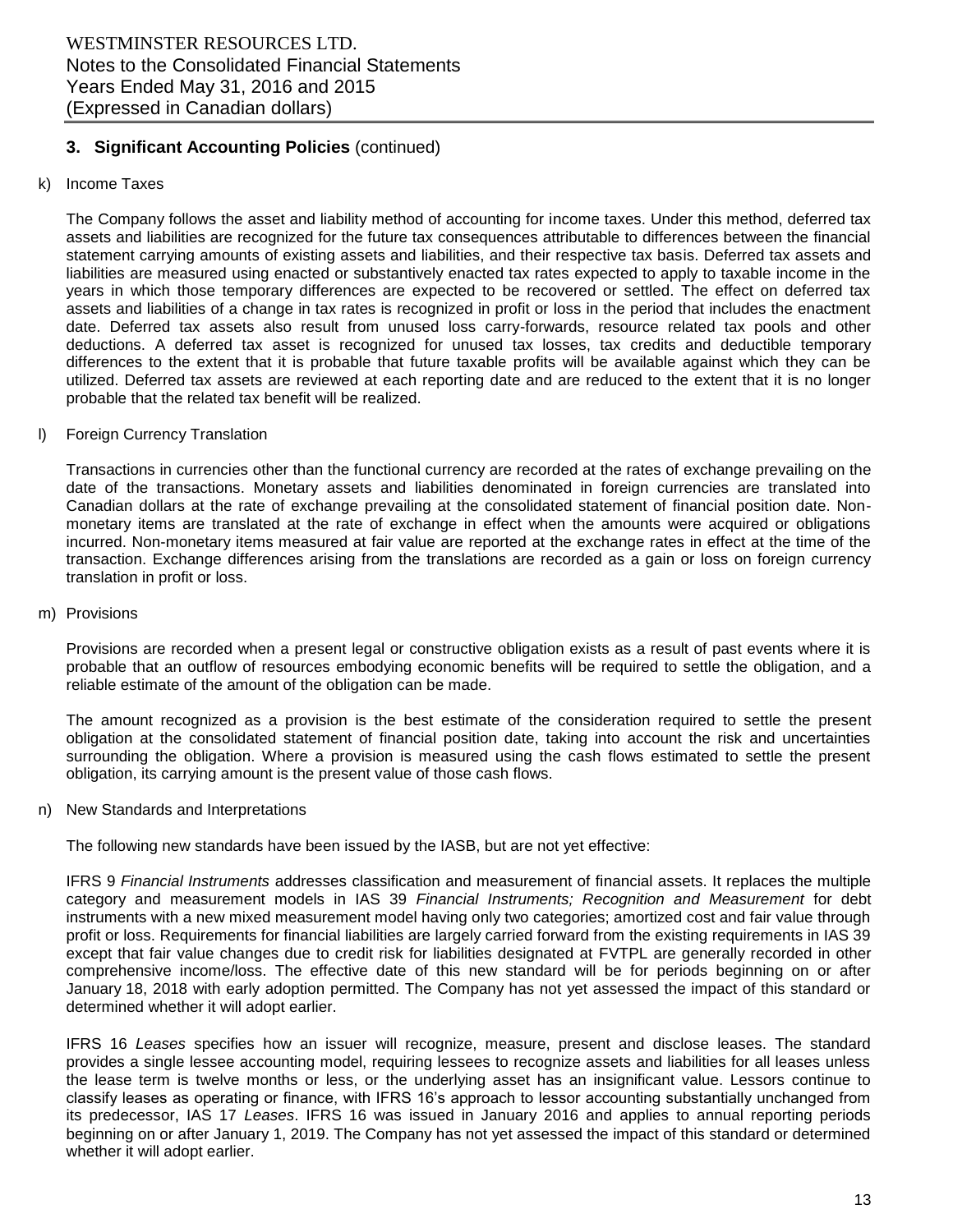#### **4. Financial Instruments**

The Company has designated its cash and marketable securities as FVTPL; deposits, as held-to-maturity; and accounts payable and loans payable, as other financial liabilities.

The carrying values of current deposits and accounts payable approximate their fair values due to the short-term maturity of these financial instruments. The fair value of the non-current deposits also approximates its carrying value.

The Company's risk exposure and the impact on the Company's financial instruments are summarized below.

#### a) Credit Risk

Credit risk is the risk that one party to a financial instrument will cause a financial loss for the other party by failing to discharge an obligation. The Company is exposed to credit risk with respect to its cash, amounts receivable and deposits. The Company limits exposure to credit risk by maintaining its cash and deposits with major financial institutions. The Company is not exposed to significant credit risk on its amounts receivable as the entire balance is due from government agencies.

#### b) Market Risk

Market risk is the risk that the fair value of, or future cash flows from, the Company's financial instruments will significantly fluctuate due to changes in market prices. The value of financial instruments can be affected by changes in interest rates, foreign currency rates and other price risk.

#### (i) Interest rate risk

Interest rate is the risk that future cash flows will fluctuate as a result of changes in market interest rates. The company has cash and cash equivalents and loans payable. The Company is not exposed to significant interest rate risk due to the short-term maturity of its monetary current assets and current liabilities. In addition, loans payable is stated at fixed interest rates and therefore is not subject to fluctuations in the market interest rates.

#### (ii) Currency risk

The Company is exposed to currency risk to the extent that expenditures incurred by the Company are denominated in currencies other than the Canadian dollar (primarily Mexican pesos). The Company does not manage currency risk through hedging or other currency management tools.

The Company's net exposure to foreign currency risk is as follows:

|                       |                                   |                  | 2016                              |                                   |                  | 2015                              |
|-----------------------|-----------------------------------|------------------|-----------------------------------|-----------------------------------|------------------|-----------------------------------|
|                       | Great<br><b>Britian</b><br>pounds | Mexican<br>pesos | Canadian<br>dollars<br>equivalent | Great<br><b>Britian</b><br>pounds | Mexican<br>pesos | Canadian<br>dollars<br>equivalent |
| Cash                  | ۰                                 | 34,174           | 2,431                             |                                   | 49,600           | 4,032                             |
| Amounts receivable    | ۰                                 | 2,065,454        | 146,936                           | -                                 | 2,399,474        | 166,669                           |
| Marketable securities |                                   |                  |                                   | 25,078                            |                  | 42,153                            |
| Accounts payable      |                                   | (8,407,232)      | (598,090)                         | ٠                                 | (10,855,854)     | (659,928)                         |
| Net                   |                                   | (6,307,604)      | (448,723)                         | 25,078                            | (8,406,780)      | (447,074)                         |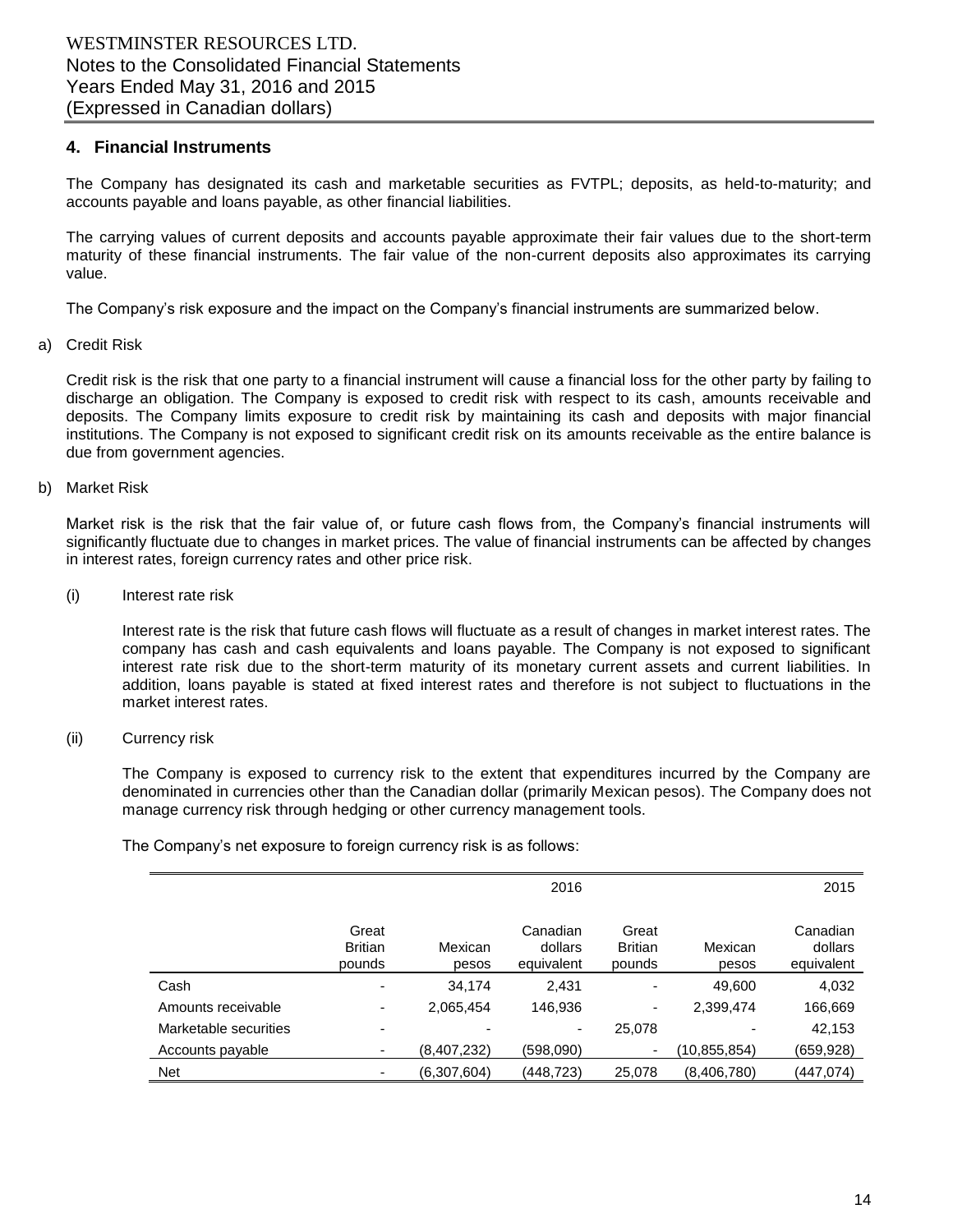## **4. Financial Instruments** (continued)

- b) Market Risk (continued)
	- (iii) Other price risk

Other price risk is the risk that the fair value or future cash flows of a financial instrument will fluctuate due to changes in market prices, other than those arising from interest rate risk or currency risk. The Company has held-for-trading marketable securities (Note 5) that are traded on the London Stock Exchange.

c) Liquidity Risk

Liquidity risk is the risk that the Company will not be able to meet its financial obligations as they fall due. The Company has a planning and budgeting process in place to help determine the funds required to support the Company's normal operating requirements on an ongoing basis. The Company ensures that there are sufficient funds to meet its short-term business requirements, taking into account its anticipated cash flows from operations and its holdings of cash.

As at May 31, 2016, the cash balance of \$156,427 (2015 - \$29,598) would not be sufficient to meet the cash requirements for the Company's administrative overhead, maintaining its E&E assets and continuing with its exploration programs in the following twelve months. The Company will be required to raise additional capital in the future to fund its operations.

The following is an analysis of the contractual maturities of the Company's non-derivative financial liabilities at May 31, 2016:

|                                          | Within    | Between 61-90 | More than |
|------------------------------------------|-----------|---------------|-----------|
|                                          | 60 days   | days          | 90 days   |
|                                          | -\$-      | -\$-          | -\$-      |
| Accounts payable and accrued liabilities | 1.445.709 | -             |           |

The following is an analysis of the contractual maturities of the Company's non-derivative financial liabilities at May 31, 2015:

|                                          | Within    | Between 61-90 | More than |
|------------------------------------------|-----------|---------------|-----------|
|                                          | 60 days   | days          | 90 days   |
|                                          | -\$-      | -\$-          | -\$-      |
| Accounts payable and accrued liabilities | 1,067,887 | -             |           |
| Loans payable                            | 84,631    | -             |           |
|                                          | 1,152,518 |               |           |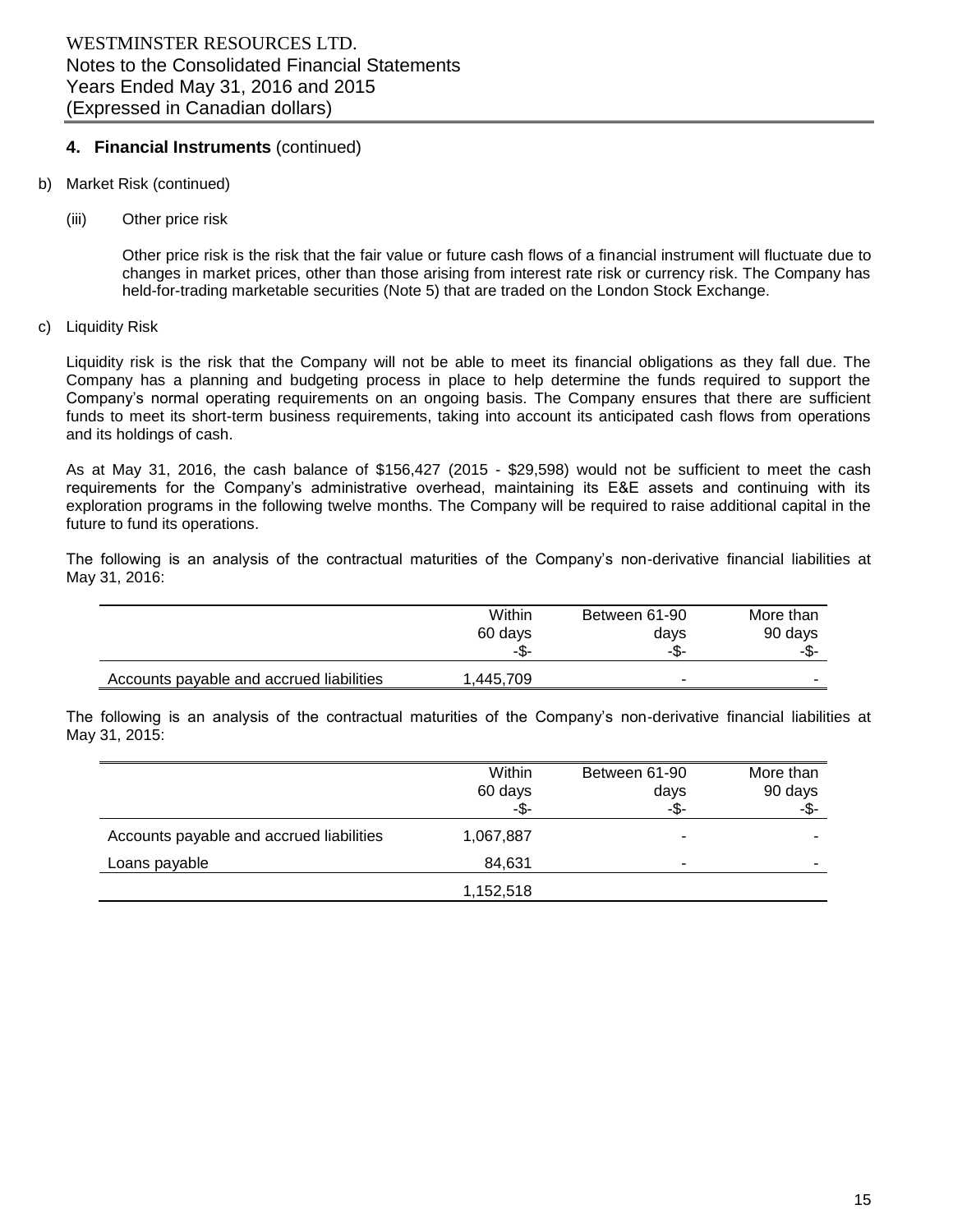## **5. Marketable Securities**

The Company's marketable securities consist of:

|                                | <b>Number</b> | Fair value<br>- \$ - | Cost<br>$-$ \$ - |
|--------------------------------|---------------|----------------------|------------------|
| Balance - May 31, 2014         | 659,880       | 360,631              | 1,200,000        |
| Proceeds of disposition        | (512, 365)    | (216, 644)           | (931, 742)       |
| Loss on disposition            |               | (63, 368)            |                  |
| Write-down                     |               | (40, 309)            |                  |
| Foreign currency exchange gain |               | 1,843                |                  |
| Balance - May 31, 2015         | 147,515       | 42.153               | 268,258          |
| Proceeds of disposition        | (147, 515)    | (15,968)             | (268, 258)       |
| Loss on disposition            |               | (27,526)             |                  |
| Foreign currency exchange gain |               | 1.341                |                  |
| Balance - May 31, 2016         |               |                      |                  |

On March 7, 2014, the Company closed the securities exchange with Global Resources Investment Trust plc ("GRIT") and issued its 2,000,000 common shares at deemed price of \$0.60 per share to GRIT, in exchange for 659,880 ordinary shares of GRIT (the "GRIT Shares"), at the deemed price of £1.00 per GRIT Share, with fair value of \$1,200,000. The GRIT Shares are considered held-for-trading marketable securities and classified as FVTPL.

For fiscal 2015, the valuation of the shares has been determined by reference of the closing price of the shares on the London Stock Exchange on May 31, 2015. At that date, the closing price of GRIT Shares was £0.15 per share, or \$0.29.

During the fiscal year 2016, the Company sold the remaining 147,515 GRIT Shares at an average price of £0.05, or \$0.105 per share, totaling \$15,968 on the London Stock Exchange, recorded a loss on disposition of \$27,526 and a gain in foreign exchange of \$1,341.

# **6. Deposits**

The Company has pledged a \$17,722 (2015 - \$16,530) guaranteed investment certificate ("GIC") as site reclamation deposit pursuant to a condition of receiving consent from a government agency to explore its mineral property interest. The GIC earns interest at a rate of 1.35% per annum and was due June 30, 2016. The deposit is refundable if there is no environmental disturbance to the property. The carrying value approximates the fair value of the GIC. It is management's opinion that there is minimal disturbance to the property to date, and accordingly, has not recorded an asset retirement obligation.

The Company has also pledged a \$20,000 (2015 - \$20,000) GIC as collateral for one corporate Visa credit card issued by a major Canadian bank. The GIC earns interest at a rate of 0.75% per annum and is due October 1, 2016. The carrying value approximates the fair value of the GIC.

The Company has an office premises lease agreement, which requires a security deposit of \$28,839 (2015 - \$21,829).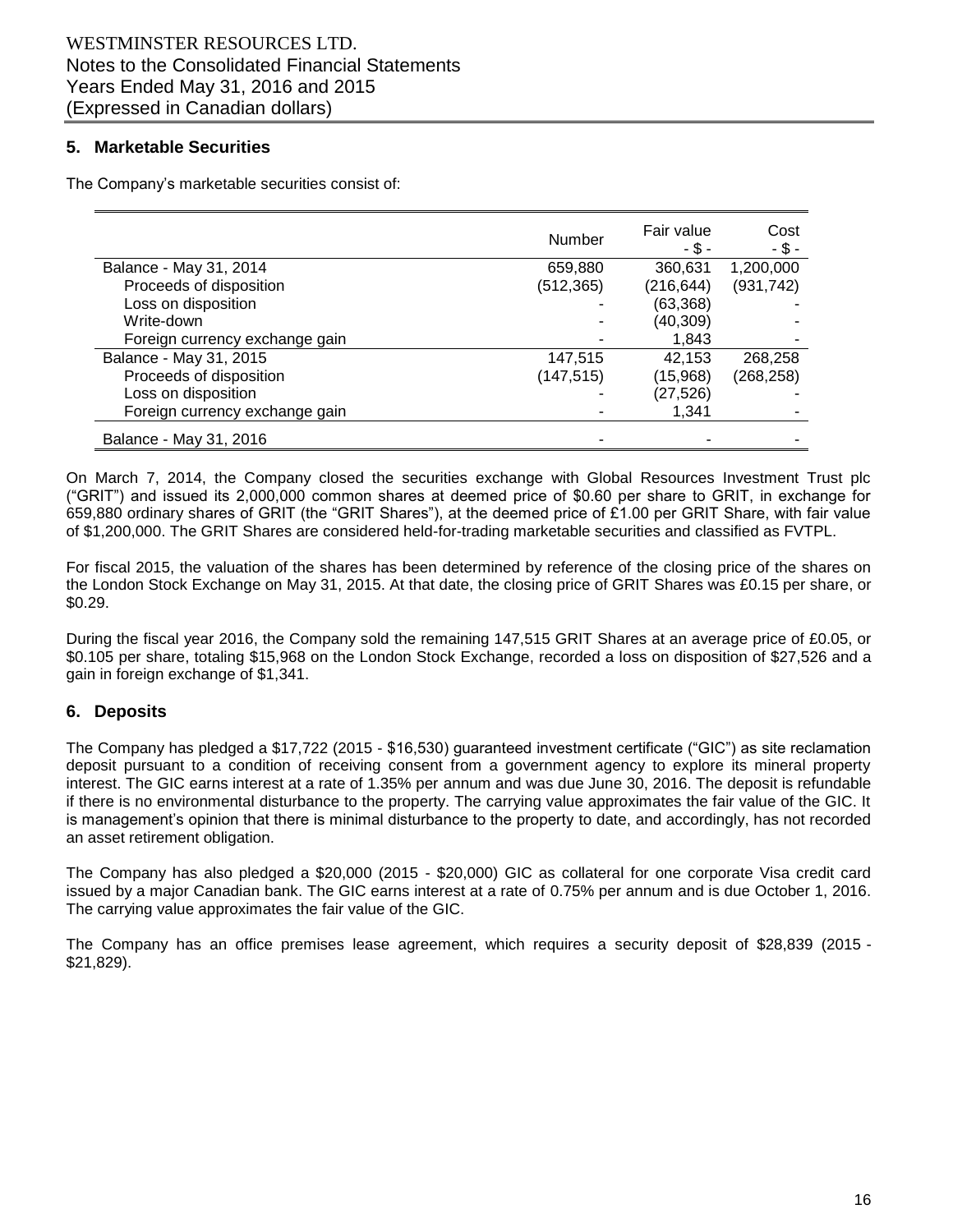# WESTMINSTER RESOURCES LTD. Notes to the Consolidated Financial Statements Years Ended May 31, 2016 and 2015 (Expressed in Canadian dollars)

# **7. Equipment and Leaseholds**

|                                 | Office furniture<br>and equipment | <b>Field</b><br>equipment | Computer<br>equipment | Leasehold<br>improvements | <b>Total</b> |
|---------------------------------|-----------------------------------|---------------------------|-----------------------|---------------------------|--------------|
| Cost                            | $-$ \$ -                          | $-$ \$ -                  | $-$ \$ -              | $-$ \$ -                  | $-$ \$ -     |
| Balance, May 31, 2014           | 94,962                            | 74,353                    | 23,404                | 12,173                    | 204,892      |
| <b>Additions</b>                |                                   |                           |                       |                           |              |
| Balance, May 31, 2015           | 94,962                            | 74,353                    | 23,404                | 12,173                    | 204,892      |
| <b>Additions</b>                |                                   |                           |                       |                           |              |
| Balance, May 31, 2016           | 94,962                            | 74,353                    | 23,404                | 12,173                    | 204,892      |
| <b>Accumulated amortization</b> |                                   |                           |                       |                           |              |
| Balance, May 31, 2014           | 80,983                            | 39,527                    | 22,491                | 9,456                     | 152,457      |
| Charge for year                 | 4,193                             | 5,224                     | 411                   | 2,717                     | 12,545       |
| Balance, May 31, 2015           | 85,176                            | 44,751                    | 22,902                | 12,173                    | 165,002      |
| Charge for year                 | 2,936                             | 4,440                     | 226                   |                           | 7,602        |
| Balance, May 31, 2016           | 88,112                            | 49,191                    | 23,128                | 12,173                    | 172,604      |
| Net book value                  |                                   |                           |                       |                           |              |
| At May 31, 2015                 | 9,786                             | 29,602                    | 502                   |                           | 39,890       |
| At May 31, 2016                 | 6,850                             | 25,162                    | 276                   |                           | 32,288       |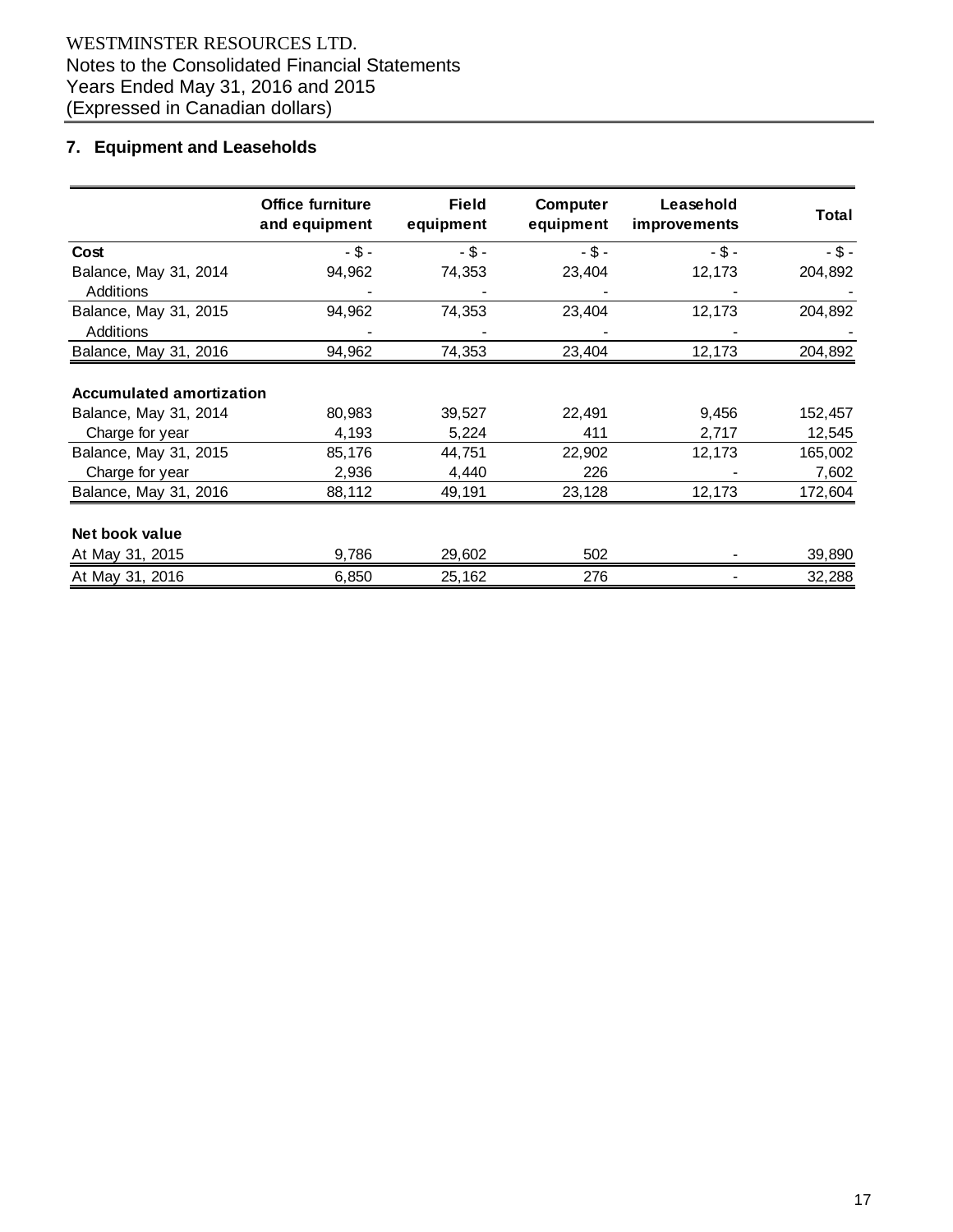# **8. Exploration and Evaluation Assets**

| May 31,   | Addition   | May 31,    | Addition   | May 31,    |
|-----------|------------|------------|------------|------------|
| 2014      | (disposal) | 2015       | (disposal) | 2016       |
| -\$-      | -\$-       | $-5-$      | -\$-       | -\$-       |
|           |            |            |            |            |
| 600,472   |            | 600,472    |            | 600,472    |
|           |            |            |            |            |
| 83,225    | 178,573    | 261,798    |            | 261,798    |
| 3,123     |            | 3,123      |            | 3,123      |
| 38,424    | 200        | 38,624     |            | 38,624     |
| 1,791     |            | 1,791      |            | 1,791      |
| 24,316    |            | 24,316     |            | 24,316     |
| 10,246    |            | 10,246     |            | 10,246     |
| 6,029     |            | 6,029      |            | 6,029      |
|           | (946, 399) | (946, 399) |            | (946, 399) |
| 767,626   | (767, 626) |            |            |            |
|           |            |            |            |            |
| 151,731   |            | 151,731    |            | 151,731    |
|           |            |            |            |            |
| 280,836   | 80,298     | 361,134    | 9,533      | 370,667    |
| 98,253    | 2,041      | 100,294    |            | 100,294    |
| 229,323   | 94,309     | 323,632    |            | 323,632    |
| 329,151   | 491        | 329,642    |            | 329,642    |
| 592,258   | 5,508      | 597,766    | 1,304      | 599,070    |
| 121,969   |            | 121,969    | 197,760    | 319,729    |
| 54,868    | 26,713     | 81,581     |            | 81,581     |
| 1,858,389 | 209,360    | 2,067,749  | 208,597    | 2,276,346  |
| 2,626,015 | (558, 266) | 2,067,749  | 208,597    | 2,276,346  |
|           |            |            |            |            |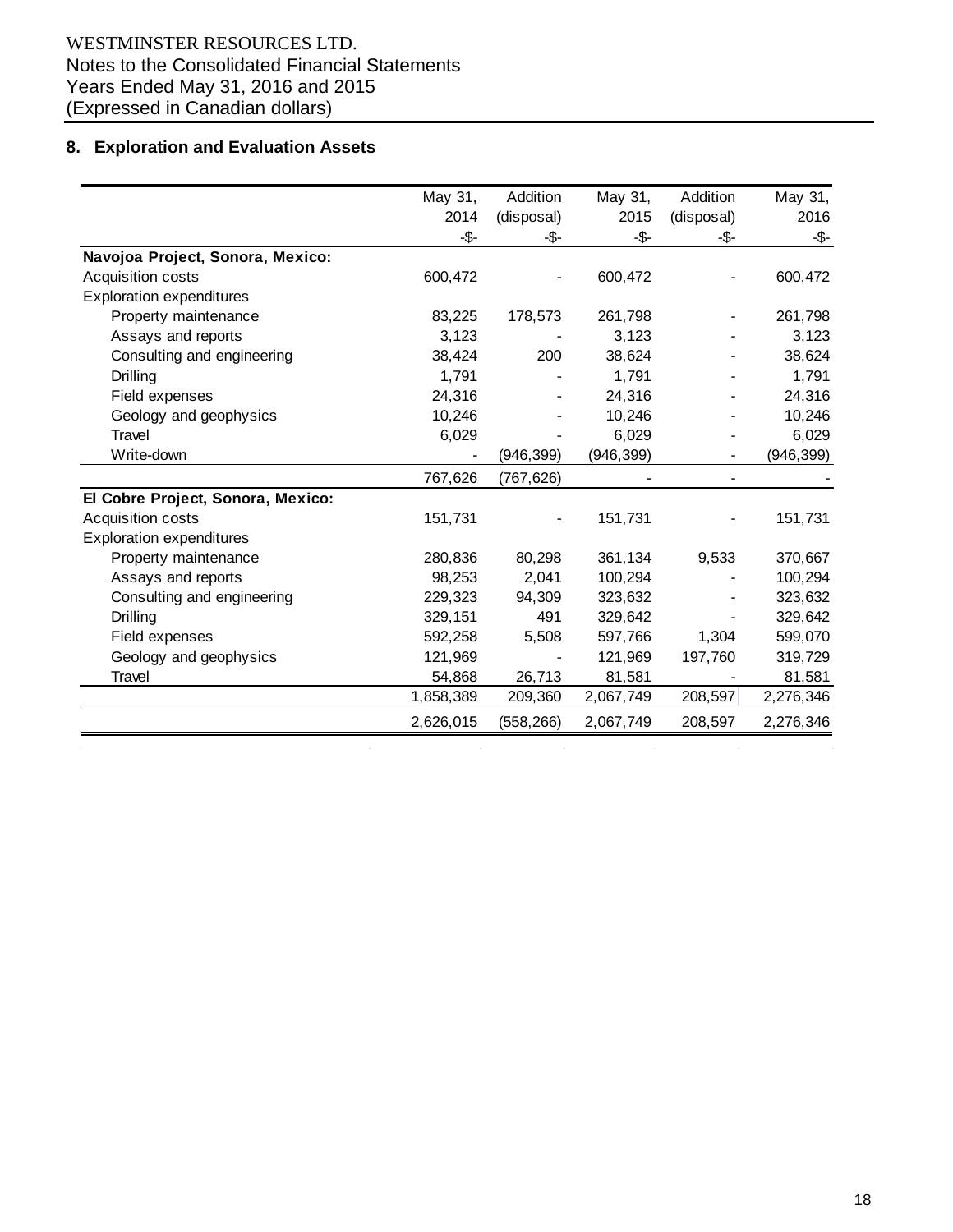# **8. Exploration and Evaluation Assets** (continued)

#### **Navojoa Project, Sonora, Mexico**

The Company, through its wholly owned Mexican subsidiary, Minera Westminster, has acquired a number of mineral concessions through option agreements and by staking.

During the year ended May 31, 2015, the Company decided not to pursue the Navojoa Project and has written down the property to \$nil, in line with Level 3 of the fair value hierarchy.

#### **El Cobre Project, Sonora, Mexico**

The Company has assembled the El Cobre Project, which is located near Obregon in Sonora state, Mexico.

#### a) El Cobre concession

On March 17, 2010, an assignment, exploration and exploitation agreement with purchase option to acquire a 100% interest in the above concession was entered into with Manuel Coronel Beltran whereby Minera Westminster has the right to explore the El Cobre concessions by completing cash payments. During the year ended May 31, 2012, the Company formally terminated the purchase option and recognized a \$2,400,000 property write-down, in line with Level 3 of the fair value hierarchy.

There is a 2% net smelter return royalty on this concession with a 1% buy-back option for US \$1,000,000.

- b) Douglas, Douglas 2, Douglas 3, Douglas 4, Douglas 5, Douglas 6, El Guayacan 2, San Bartolo 1, and San Bartolo 2 concessions were staked by Minera Westminster and are owned 100%.
- c) San Bartolo, El Guayacan, Los Alamos and El As3 were purchased outright for cash, for a total of US \$70,000. The Lya 2 concession has a 1% net smelter return royalty, which can be purchased for US \$500,000.

#### **Cumbral – San Bartolo Option Project**

On April 17, 2012 the Company signed an option agreement with Capstone Mining Corp. ("Capstone") (TSX:CS) granting Capstone the right to acquire up to a 70% interest in the Cumbral – San Bartolo prospect area of the El Cobre Project through staged exploration expenditures totaling \$9,300,000 by December 31, 2015, and delivering a scoping study by June 30, 2016. Capstone is required to finance a total of \$3,300,000 by December 31, 2013 (completed - \$3,509,947 was funded at May 31, 2014) to earn a 49% interest with Westminster to be the operator (Stage One); it can then earn a further 11% interest by expending an additional \$3,000,000 on or before December 31, 2014 and a further additional 10% interest by expending \$3,000,000 on or before December 31, 2015. Following completion of the \$9,300,000 in expenditures each party will be responsible for their portion of funding going forward on a proportionate basis. Should the Company elect not to participate beyond the \$9,300,000, Capstone will have the exclusive right and option to earn an additional 5% (for a total of 75%) undivided interest in the property by delivering a preliminary economic assessment on the property. On July 8, 2014, Capstone terminated the option agreement and at May 31, 2016 holds a 49% interest on the property.

On February 12, 2015, the Capstone sold its 49% interest in the property back to the Company in exchange for a 2% net smelter return royalty. The Company has the right to purchase 1.7% of the 2% for \$14,000,000.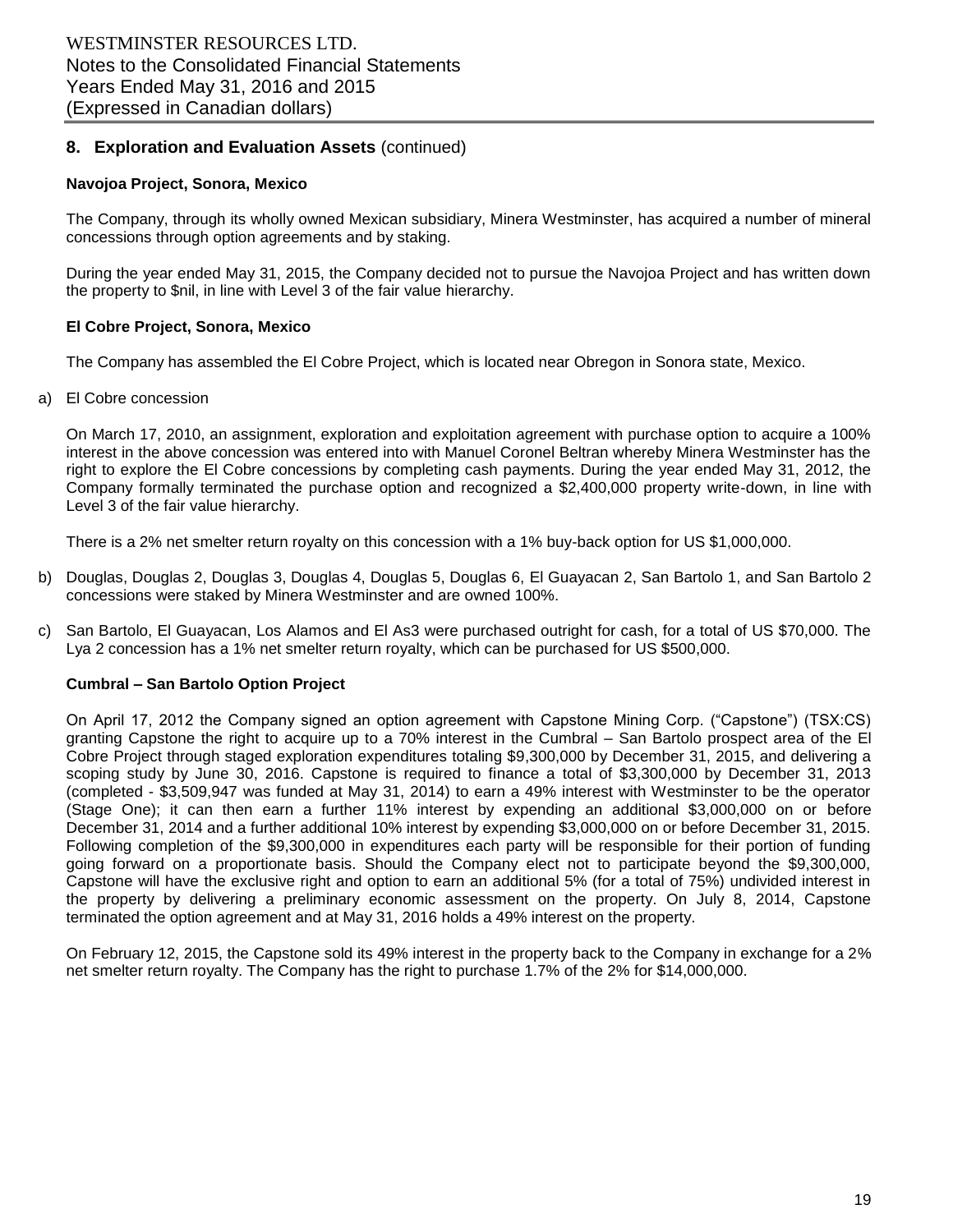# **8. Exploration and Evaluation Assets** (continued)

#### **Realization of Assets**

The investment in and expenditures on E&E assets comprise a significant portion of the Company's assets. Realization of the Company's investment in these assets is dependent upon the establishment of legal ownership, the attainment of successful production from the properties or from the proceeds of their disposal. Resource exploration and development is highly speculative and involves inherent risks. While the rewards if an ore body is discovered can be substantial, few properties that are explored are ultimately developed into producing mines. There can be no assurance that current exploration programs will result in the discovery of economically viable quantities of ore.

The amounts shown for acquisition costs and deferred exploration expenditures represent costs incurred to date and do not necessarily reflect present or future values. These costs will be depleted over the useful lives of the properties upon commencement of commercial production or written off if the properties are abandoned or the claims are allowed to lapse.

#### **Title to Mineral Property Interests**

Although the Company has taken steps to verify the title to mineral properties in which it has an interest, in accordance with industry standards for the current stage of exploration of such properties, these procedures do not guarantee the Company's title. Property title may be subject to unregistered prior agreements or transfers and title may be affected by undetected defects.

#### **Environmental**

The Company is subject to the laws and regulations relating to environmental matters in all jurisdictions in which it operates, including provisions relating to property reclamation, discharge of hazardous material and other matters. The Company may also be held liable should environmental problems be discovered that were caused by former owners and operators of its properties and properties in which it has previously had an interest. The Company conducts its mineral exploration activities in compliance with applicable environmental protection legislation. The Company is unaware of any existing environmental problems related to any of its current or former properties that may result in material liability to the Company. Environmental legislation is becoming increasingly stringent and costs and expenses of regulatory compliance are increasing. The impact of new and future environmental legislation on the Company's operations may cause additional expenses and restrictions. If the restrictions adversely affect the scope of exploration and development on the mineral properties, the potential for production on the property may be diminished or negated.

#### **9. Loans Payable**

On November 1, 2013, the Company received a loan from an arm's length party in the principal amount of \$177,569. The loan bears interest at 10% calculated on the outstanding daily principal amounts and is to be used for working capital of the Company. Under the terms of the loan, finance costs of 10% of the principal amount advanced are payable by the Company. The Company received an additional principal amount of \$78,600 during the year ended May 31, 2016 (2015 - \$78,225) and accrued \$11,730 (2015 - \$11,971) and \$6,360 (2015 - \$7,823) in interest and finance costs, respectively, on the loan. The Company also made repayments of the loan and interest and finance costs of \$181,321 (2015 - \$217,383) during the year ended May 31, 2016 with a balance of \$nil (2015 - \$84,631).

During the fiscal year ended May 31, 2016, the Company received loan from an arm's length party in the principal amount of \$21,000. The loan bears interest at 10% calculated on the outstanding daily principal amounts and is to be used for working capital of the Company. The Company made repayments of \$21,000 in principal and \$1,248 for a total of \$22,248 to end at May 31, 2016 with a \$nil balance.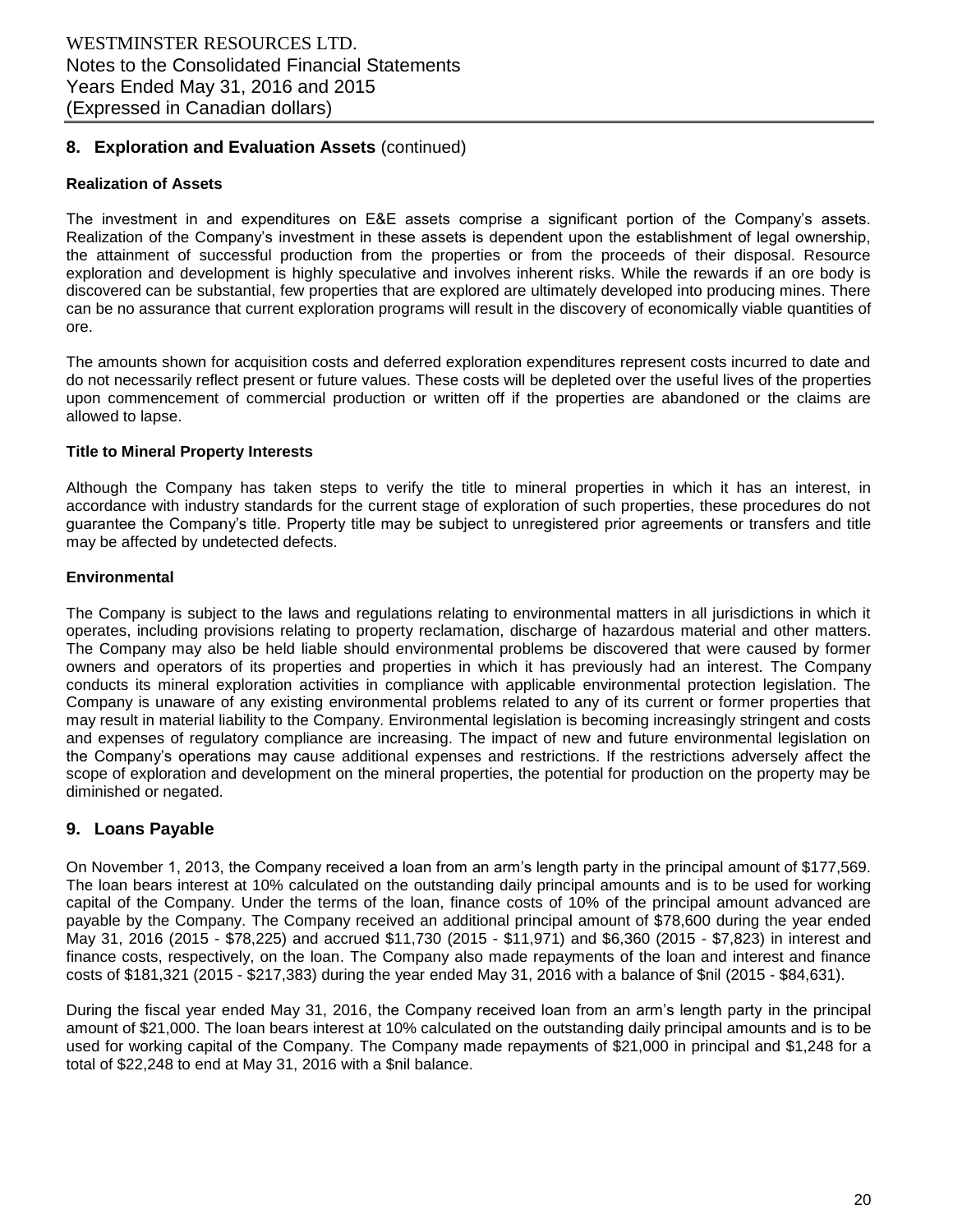# **9. Loans Payable** (continued)

The loans payable are unsecured and have no repayment terms.

|                                                   | - \$       |
|---------------------------------------------------|------------|
| Balance - May 31, 2014                            | 203,995    |
| Receipt of loans                                  | 78.225     |
| Accrued interest and finance costs                | 19,794     |
| Repayment of loans and interest and finance costs | (217, 383) |
| Balance - May 31, 2015                            | 84,631     |
| Receipt of loans                                  | 99,600     |
| Accrued interest and finance costs                | 19.338     |
| Repayment of loans and interest and finance costs | (203, 569) |
| Balance - May 31, 2016                            |            |

#### **10. Share Capital and Reserves**

a) Authorized – Unlimited number of common shares without par value.

The Company filed for the consolidation of the Company's issued and outstanding share capital with the TSX Venture Exchange. The TSX Venture Exchange approved this consolidation on November 7, 2014, and on November 10, 2014 the Company's common shares began trading on the basis of 1 post-consolidation common share for every 10 pre-consolidation common shares. The Company's outstanding options and warrants were adjusted on the same basis (1 for 10) as the common shares, with proportionate adjustments being made to the exercise prices. All shares, options and warrants have been retrospectively adjusted to reflect the share consolidation.

- b) Issued
	- (i) On April 21, 2016, the Company closed a non-brokered private placement of 11,826,000 units at \$0.05 per unit to raise gross proceeds of \$591,300. Each unit comprises one common share and one common share purchase warrant. Each full common share warrant entitles the holder to purchase one common share at \$0.10 until April 21, 2018. Using the residual method, \$nil was allocated to the value of the warrants.
	- (ii) During 2016, 2,200,000 share purchase warrants with an exercise price of \$0.10 per unit were exercised for gross proceeds of \$220,000.
	- (iii) On February 2, 2015, the Company closed a non-brokered private placement of 14,600,000 units at \$0.05 per unit to raise gross proceeds of \$730,000. Each unit comprises one common share and one-half of one common share purchase warrant. Each full common share warrant entitles the holder to purchase one common share at \$0.10 until February 2, 2017. Using the residual method, \$nil was allocated to the value of the warrants. A finder's fee of \$29,690 was paid and 64,000 finder's fee warrants valued at \$2,800 were issued in connection with this transaction. Each finder's fee warrant entitles the holder to purchase one common share at \$0.10 until February 2, 2017.
	- (iv) On June 6, 2014, the Company closed a non-brokered private placement of 635,000 units at \$0.50 per unit to raise gross proceeds of \$317,500. Each unit comprises one common share and one-half of one common share purchase warrant. Each full common share warrant entitles holder to purchase one common share at \$0.10 until June 6, 2016. Using the residual value, \$31,750 was allocated to the warrants. A finder's fee of \$19,600 was paid in connection with this transaction.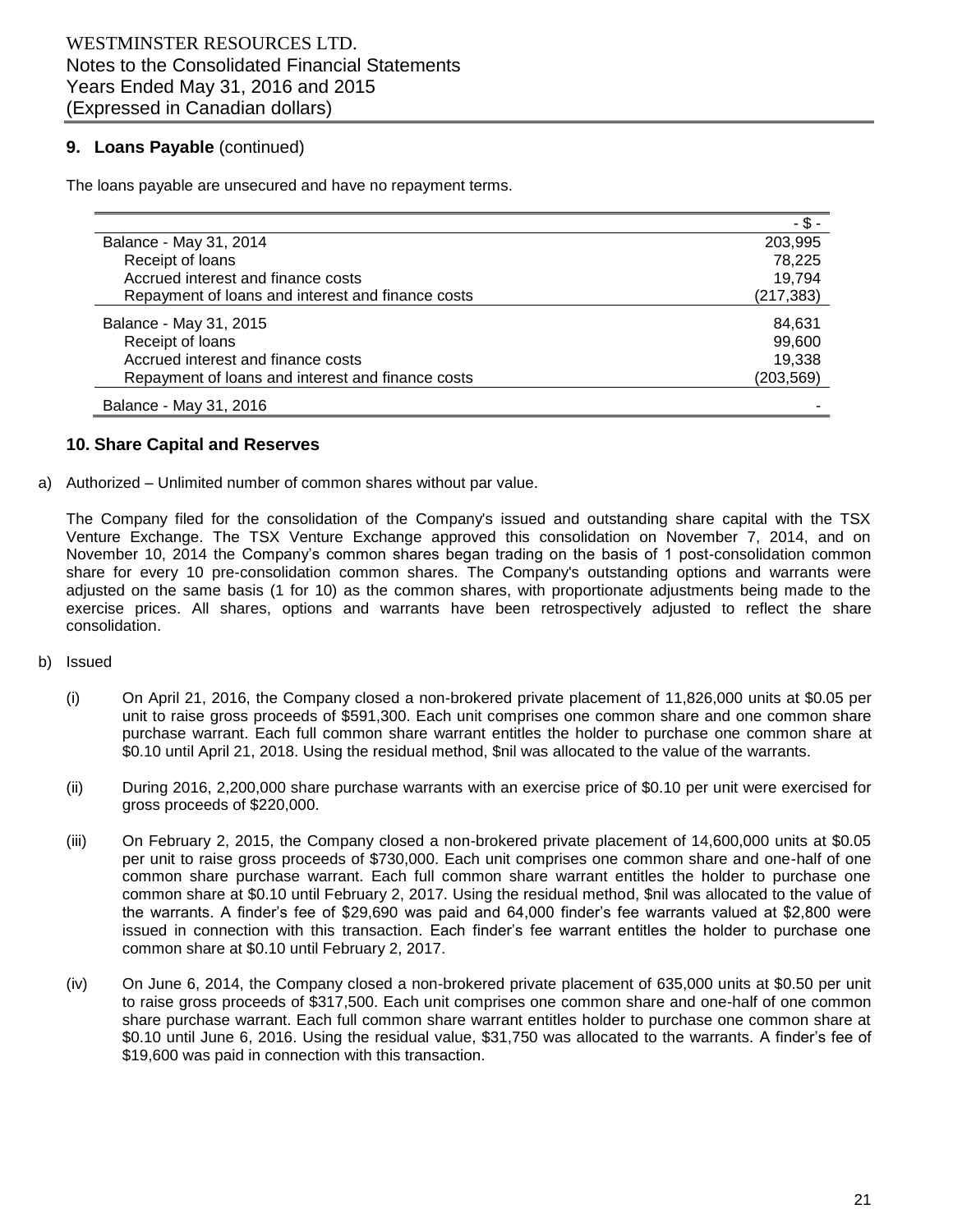# **10. Share Capital and Reserves** (continued)

#### c) Stock Options

The Company has a stock option plan (the "Plan") in place that allows for the reservation of common shares issuable under the Plan to a maximum of 10% of the number of issued and outstanding common shares of the Company at any given time. The exercise price of any stock option granted under the plan may not be less than the closing price of the Company's shares on the last business day immediately preceding the date of grant.

Details of the status of the Company's stock options and changes during the years ended May 31, 2016 and 2015 are as follows:

|                                    | Number of options | Weighted average<br>exercise price |
|------------------------------------|-------------------|------------------------------------|
| Outstanding, May 31, 2014 and 2015 | 430,000           | \$2.05                             |
| Expired                            | (430,000)         | \$2.05                             |
| Granted                            | 2,500,000         | \$0.05                             |
| Outstanding, May 31, 2016          | 2,500,000         | \$0.05                             |

Continuity of the stock options outstanding as at May 31 is as follows:

|                             |                   |                               | 2015                   |                        |                        |
|-----------------------------|-------------------|-------------------------------|------------------------|------------------------|------------------------|
| Expiry date                 | Exercise<br>price | <b>Options</b><br>outstanding | Options<br>exercisable | Options<br>outstanding | Options<br>exercisable |
| September 20, 2015          | \$2.50            |                               |                        | 151,000                | 151,000                |
| November 18, 2015           | \$4.00            |                               |                        | 35,000                 | 35,000                 |
| June 8, 2017                | \$1.50            |                               |                        | 244.000                | 244,000                |
| March 31, 2019              | \$0.05            | 2,500,000                     | 2,500,000              |                        |                        |
| Outstanding, end of year    |                   | 2,500,000                     | 2,500,000              | 430,000                | 430,000                |
| Weighted average remaining  |                   |                               |                        |                        |                        |
| contractual life of options |                   |                               | 2.83 years             |                        | 2.3 years              |

#### d) Share Purchase Warrants

Continuity of the warrants outstanding is as follows:

|                           | Number of warrants | Weighted average<br>exercise price |
|---------------------------|--------------------|------------------------------------|
| Outstanding, May 31, 2014 |                    |                                    |
| <b>Issued</b>             | 7,681,500          | \$0.10                             |
| Outstanding, May 31, 2015 | 7,681,500          | \$0.10                             |
| <b>Issued</b>             | 11,826,000         | \$0.10                             |
| Exercised                 | (2,200,000)        | (\$0.10)                           |
| Outstanding, May 31, 2016 | 17,307,500         | \$0.10                             |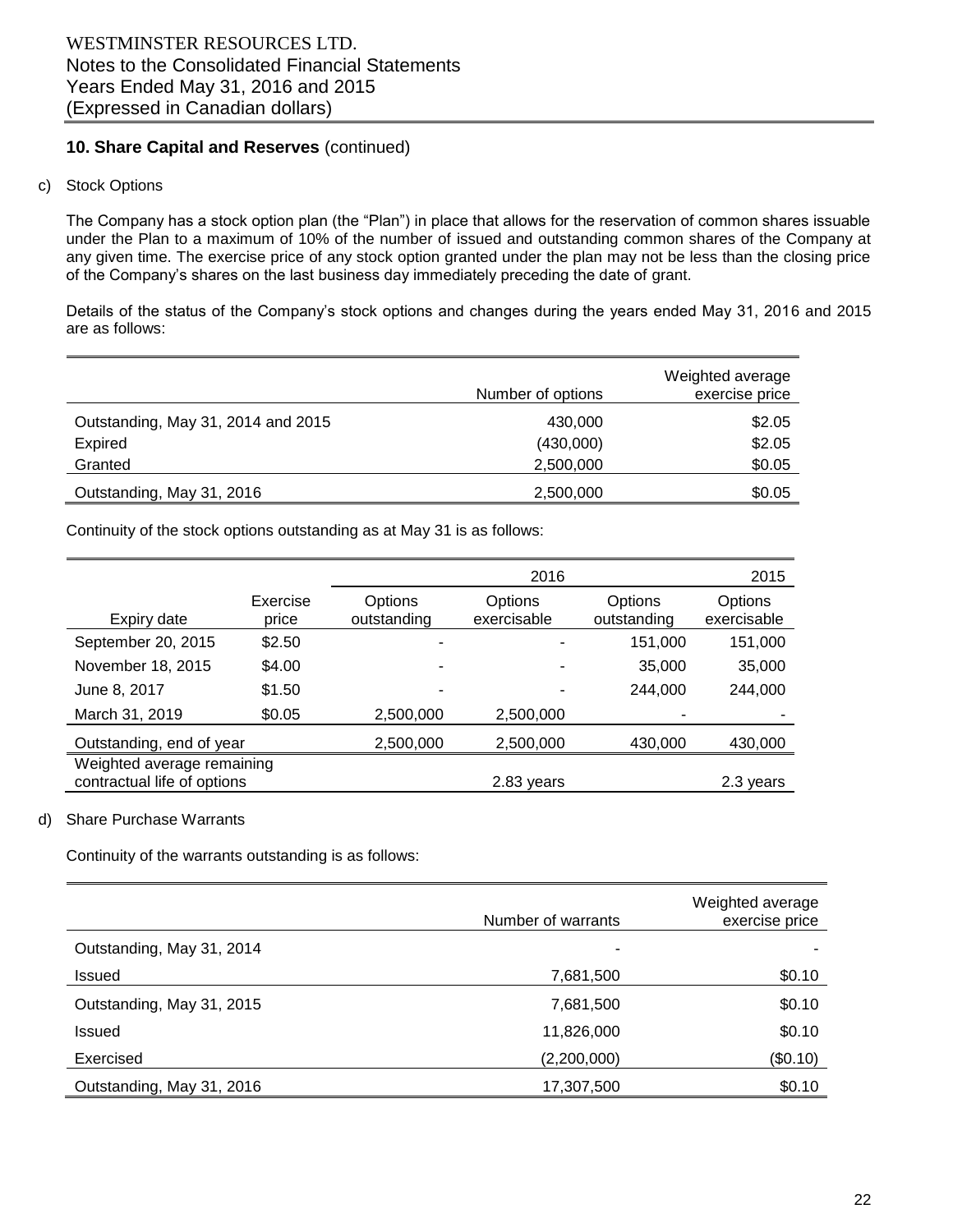# **10. Share Capital and Reserves** (continued)

#### d) Share Purchase Warrants (continued)

Continuity of the warrants outstanding as at May 31 is as follows:

|                                                        |                | 2016               | 2015               |
|--------------------------------------------------------|----------------|--------------------|--------------------|
| Expiry date                                            | Exercise price | Number of warrants | Number of warrants |
| June 6, 2016                                           | \$0.10         | 317,500            | 317,500            |
|                                                        | \$0.10         | 5,164,000          | 7,364,000          |
| February 2, 2017                                       |                |                    |                    |
| April 21, 2017                                         | \$0.10         | 11,826,000         |                    |
| Outstanding, end of year                               |                | 17,307,500         | 7,681,500          |
| Weighted average remaining contractual life of options |                | 1.58               | 1.65               |

#### **11. Amounts Receivable**

The Company is corresponding with the Mexican government to recover the Mexican value added tax. During the year ended May 31, 2016, the Company recovered \$nil (2015 - approximately \$nil) of the Mexican value added tax. At May 31, 2016, there are no indications that suggest that the Company's Mexican value added tax is not recoverable.

# **12. Related Party Transactions**

Key management personnel are persons responsible for planning, directing and controlling the activities of the entity, and include all directors and officers. Key management compensation during the years ended May 31, 2016 and 2015 were as follows:

|                         | 2016    | 2015    |
|-------------------------|---------|---------|
|                         | -\$-    | -\$-    |
| Short-term benefits (1) | 276,000 | 238,000 |
| Share-based payments    | 99,734  |         |
| Total                   | 375,734 | 238,000 |

(1) Included in short-term benefits are the following:

- (i) \$120,000 (2015 \$120,000) paid to Floralynn Investments Inc., a company controlled by Glen Indra (CEO).
- (ii) \$36,000 (2015 \$36,000) paid to Diversity Clues Consulting, a company controlled by Oleg Scherbina (CFO).
- (iii) \$120,000 (2015 \$70,000) paid to S. B. Ballantyne Holdings, a company controlled by Bruce Ballantyne (project manager).

Included in accounts payable is \$435,700 (2015 - \$165,900) in key management compensation payable to directors and officers.

Other related party transactions:

During the year, the Company received \$47,600 (2015 - \$nil) from Jaxon Mineral Inc., a Company with common management, for shared office space.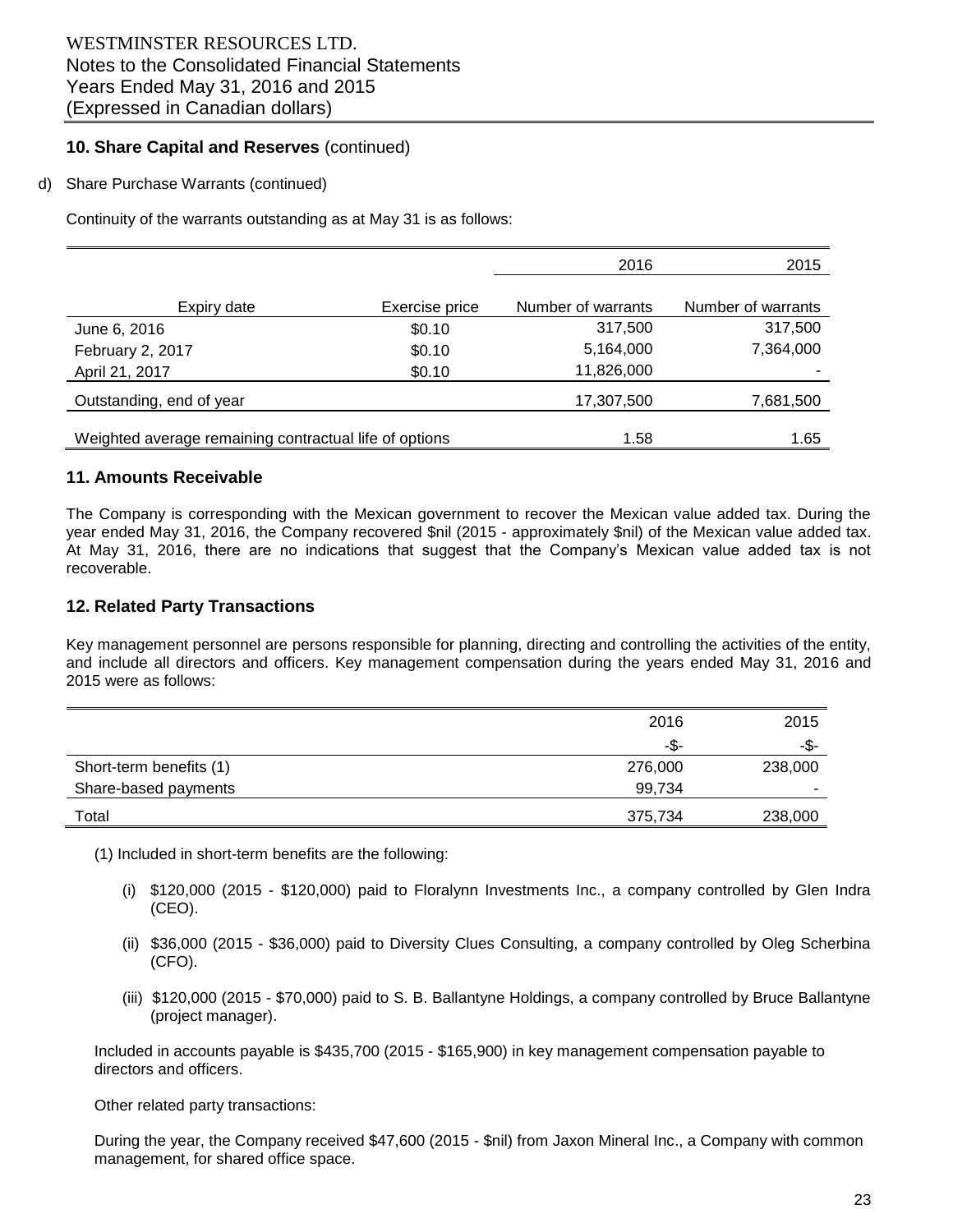# **13. Income Taxes**

A reconciliation of income tax provision computed at Canadian statutory rates to the reported income tax provision is provided as follows:

|                                                               | 2016       | 2015        |
|---------------------------------------------------------------|------------|-------------|
|                                                               | -\$-       | -\$-        |
| Net loss for the year                                         | (928, 551) | (1,862,499) |
| Canadian statutory tax rate                                   | 26%        | 26.00%      |
| Income tax benefit computed at statutory rates                | (241, 423) | (484, 250)  |
| Foreign tax rates different from statutory rates              | (3,295)    | (2, 294)    |
| Items non-deductible for income tax purposes                  | 31,623     | 38          |
| Change in timing differences                                  | (49, 278)  | (34, 649)   |
| Foreign exchange effect on tax assets and liabilities         | 120,690    | (24, 328)   |
| Unused tax losses and tax offsets not recognized in tax asset | 141,683    | 545,483     |
|                                                               |            |             |

The Company recognizes tax benefits on losses or other deductible amounts generated in countries where the probable criteria for the recognition of deferred tax assets has been met. The Company's unrecognized deductible temporary differences and unused tax losses for which no deferred tax asset is recognized consist of the following amounts:

|                                         | 2016       | 2015       |  |
|-----------------------------------------|------------|------------|--|
|                                         | -\$-       | -\$-       |  |
| Tax value over book value of equipment  | 190,243    | 142,347    |  |
| Tax value over book value of E&E assets | 1,262,543  | 1,262,543  |  |
| Non-refundable mining credit            | 66,837     | 66,837     |  |
| marketable securities                   |            | 226,105    |  |
| Share issue costs                       | 59,947     | 108,626    |  |
| Non-capital losses                      | 9,295,039  | 8,213,594  |  |
| Capital losses                          | 378,222    | 359,818    |  |
| Unrecognized deferred tax amounts       | 11,252,831 | 10,379,870 |  |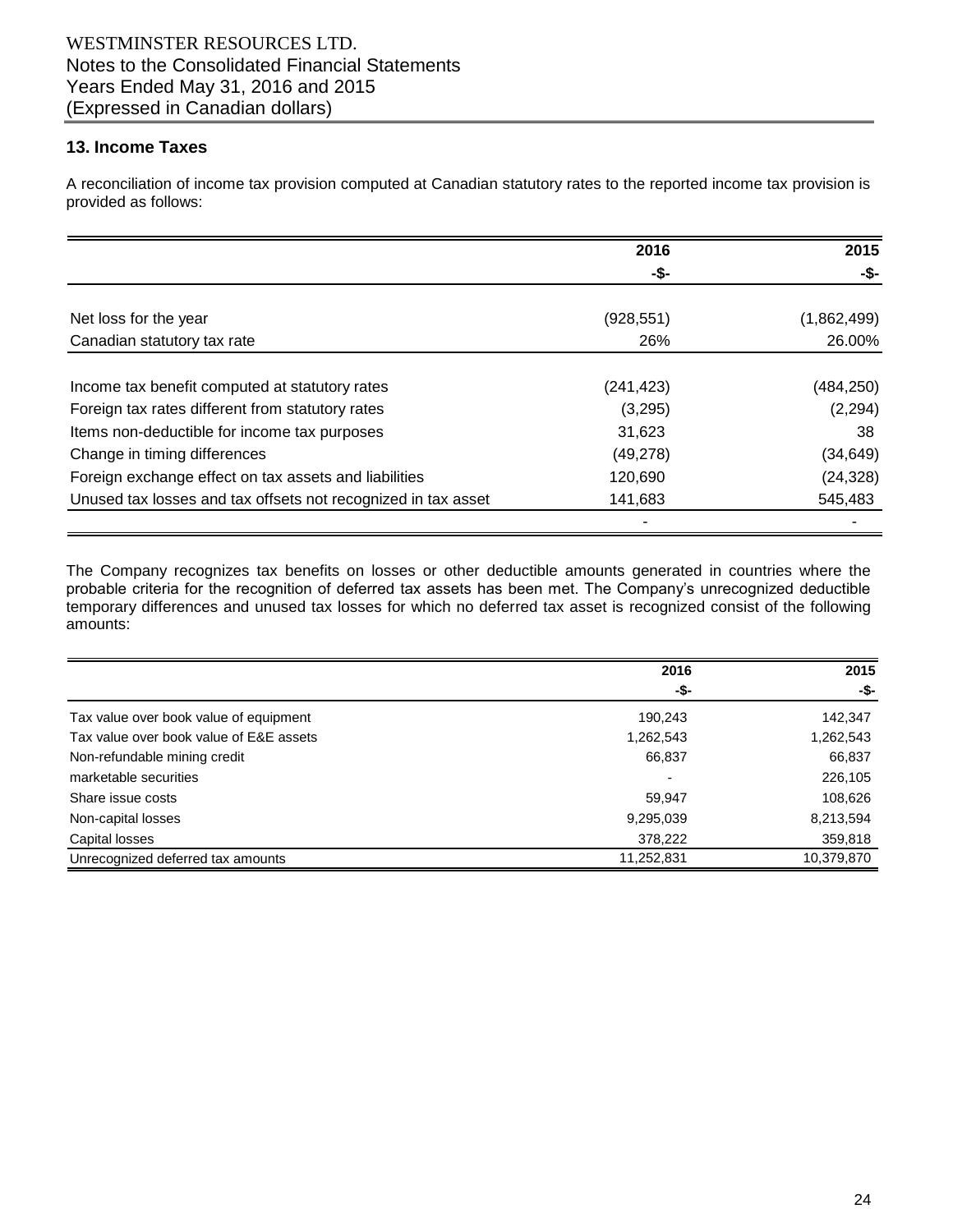# **13. Income Taxes** (continued)

The Company's unrecognized unused non-capital losses have the following expiry dates:

|      | Canada    | Mexico        | Total           |
|------|-----------|---------------|-----------------|
|      | -\$-      | -\$-          | -\$-            |
|      |           |               |                 |
| 2026 | 56,000    |               | 56,000          |
| 2027 | 228,000   |               | 228,000         |
| 2028 | 507,000   |               | 507,000         |
| 2029 | 692,000   | 2,000         | 694,000         |
| 2030 | 871,000   | 24,000        | 895,000         |
| 2031 | 1,523,000 | 289,000       | 1,812,000       |
| 2032 | 1,162,000 | 40,000        | 1,202,000       |
| 2033 | 1,152,000 | 22,000        | 1,174,000       |
| 2034 | 934,000   | 30,000        | 964,000         |
| 2035 | 838,000   | 57,000        | 895,000         |
| 2036 | 787,000   | 82,000        | 869,000         |
|      | 8,750,000 | \$<br>546,000 | \$<br>9,296,000 |

#### **14. Segmented Information**

The Company has one operating segment, the exploration of mineral properties and two geographical segments, with all current exploration activities being conducted in Mexico:

|              | 2016   |           |           |        |           | 2015      |
|--------------|--------|-----------|-----------|--------|-----------|-----------|
|              | Canada | Mexico    | Total     | Canada | Mexico    | Total     |
|              | -\$-   | -\$-      | -љ-       | -\$-   | -აა-      | -\$-      |
| Total assets | 32.288 | 2,276,346 | 2,308,634 | 39,890 | 2.067.749 | 2,107,639 |

# **15. Commitment**

The Company is committed to pay monthly office lease payments of \$11,980 per month until July 31, 2016. On July 1, 2016 the Company entered into a new lease agreement for a period of three years, ending June 30, 2019, for a monthly lease payment of \$3,823. The lease commitments for the next four fiscal years are:

|      | -\$-    |
|------|---------|
| 2017 | 65,848  |
| 2018 | 45,876  |
| 2019 | 45,876  |
| 2020 | 45,876  |
|      | 203,476 |